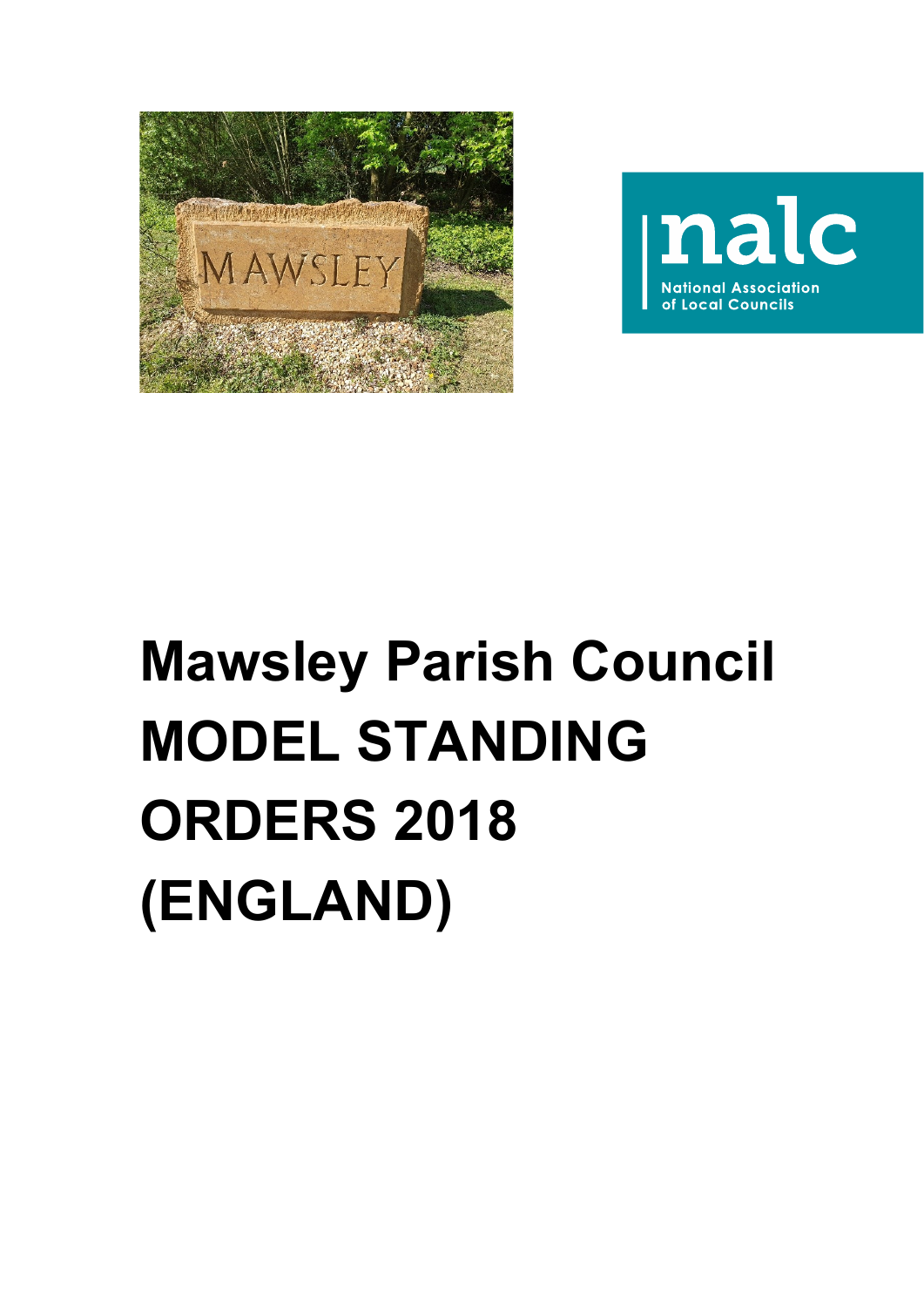#### **Re adopted May 2020- Review anually**

**National Association of Local Councils (NALC) 109 Great Russell Street London WC1B 3LD**

**020 7637 1865 | nalc@nalc.gov.uk | www.nalc.gov.uk**

**© NALC 2018. All rights are reserved. No part of this publication may be reproduced or used for commercial purposes without the written permission of NALC save that councils in membership of NALC have permission to edit and use the model standing orders in this publication for their governance purposes.**

**Permission is given to use NALC's logo in the presented format only.**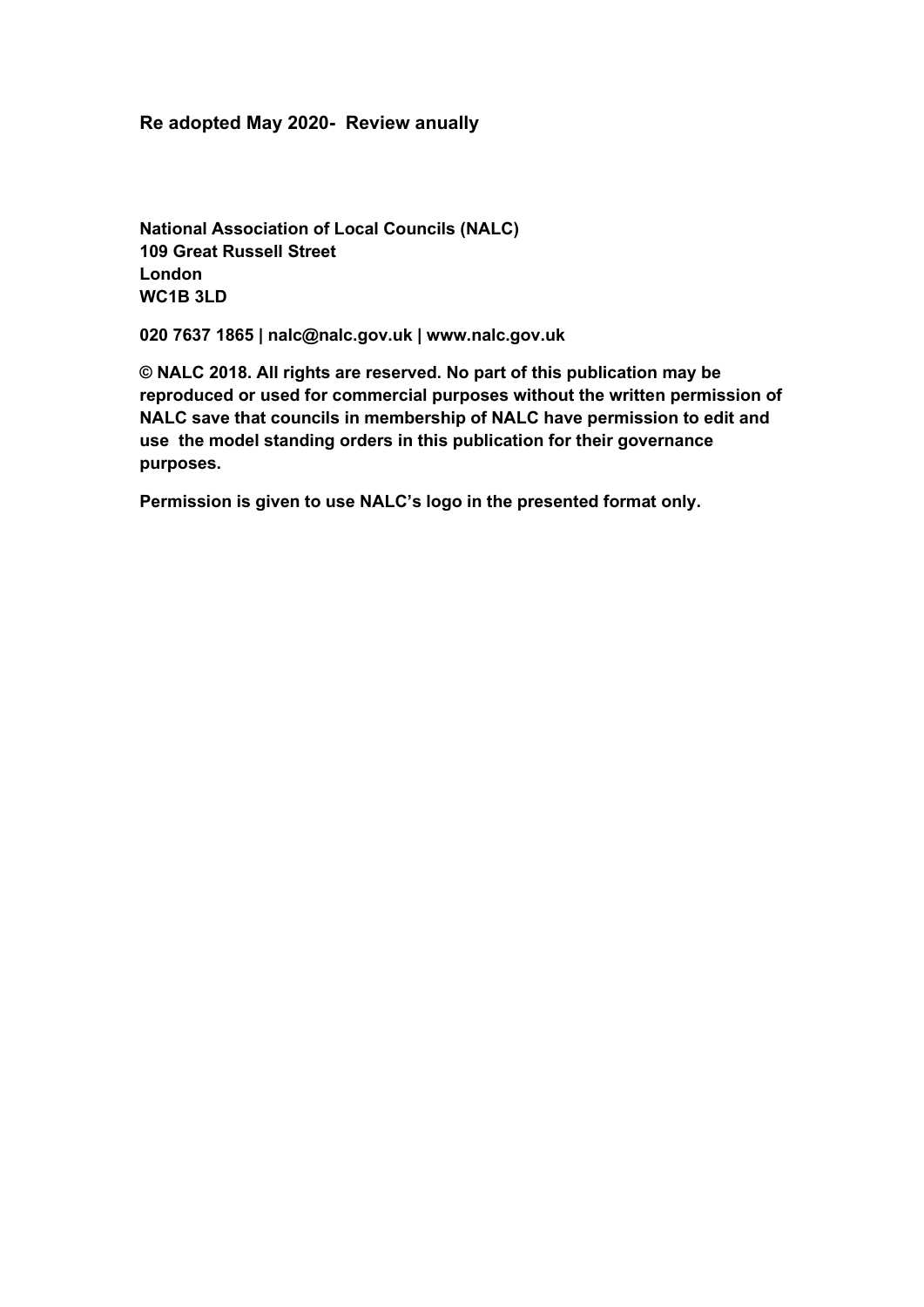| 1. |                                                               |  |  |
|----|---------------------------------------------------------------|--|--|
| 2. |                                                               |  |  |
| 3. |                                                               |  |  |
| 4. |                                                               |  |  |
| 5. |                                                               |  |  |
| 6. | EXTRAORDINARY MEETINGS OF THE COUNCIL, COMMITTEES AND         |  |  |
| 7. |                                                               |  |  |
| 8. |                                                               |  |  |
| 9. | MOTIONS FOR A MEETING THAT REQUIRE WRITTEN NOTICE TO          |  |  |
|    | 10. MOTIONS AT A MEETING THAT DO NOT REQUIRE WRITTEN          |  |  |
|    |                                                               |  |  |
|    |                                                               |  |  |
|    |                                                               |  |  |
|    |                                                               |  |  |
|    |                                                               |  |  |
|    |                                                               |  |  |
|    |                                                               |  |  |
|    |                                                               |  |  |
|    |                                                               |  |  |
|    |                                                               |  |  |
|    | <b>RESPONSIBILITIES UNDER DATA PROTECTION LEGISLATION  24</b> |  |  |
|    |                                                               |  |  |
|    |                                                               |  |  |
|    | 24. COMMUNICATING WITH DISTRICT AND COUNTY OR UNITARY         |  |  |
|    |                                                               |  |  |
|    |                                                               |  |  |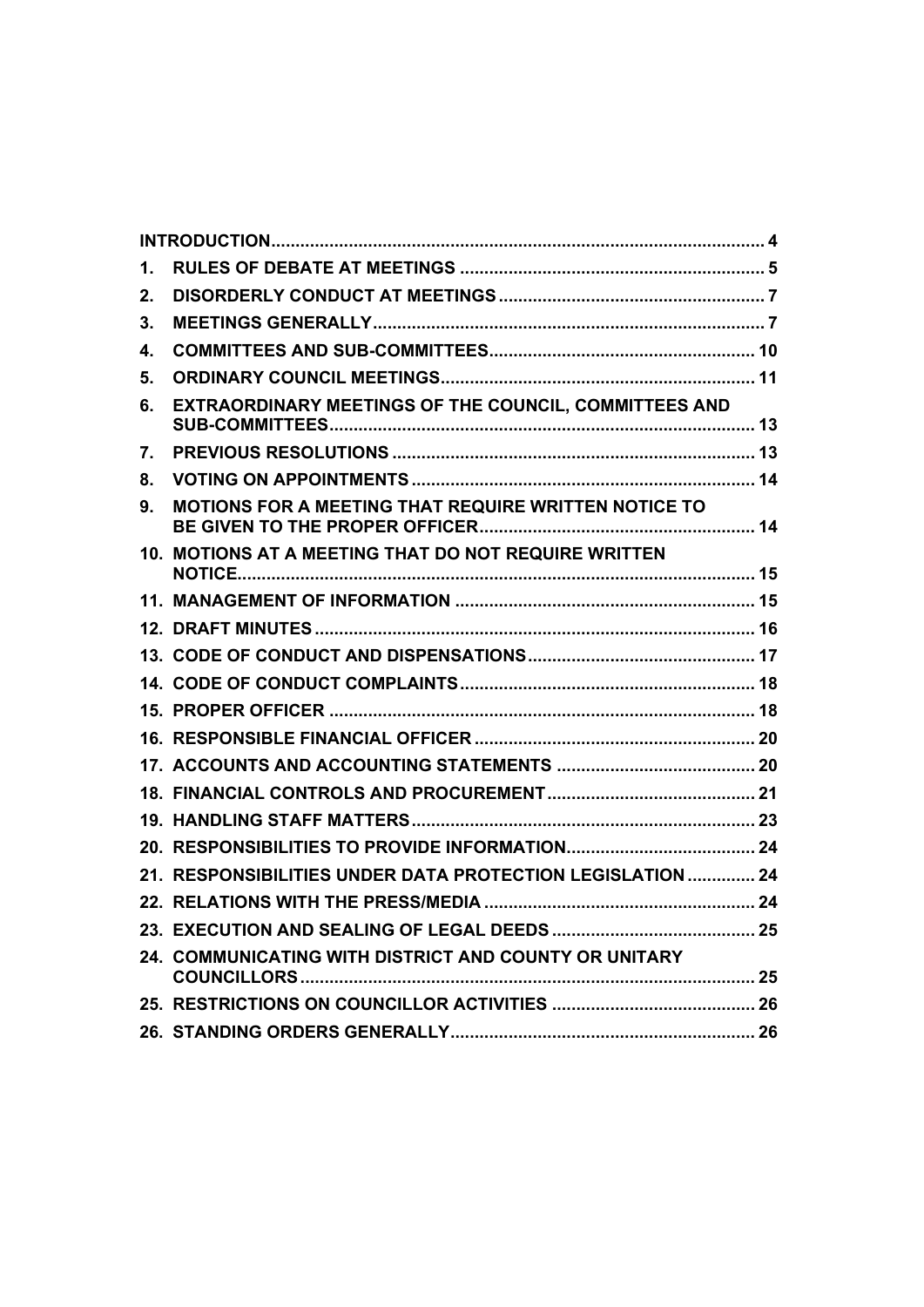#### <span id="page-3-0"></span>**INTRODUCTION**

These model standing orders update the National Association of Local Council (NALC) model standing orders contained in "Local Councils Explained" by Meera Tharmarajah (© 2013 NALC). This publication contains new model standing orders which reference new legislation introduced after 2013 when the last model standing orders were published.

#### **HOW TO USE MODEL STANDING ORDERS**

Standing orders are the written rules of a local council. Standing orders are essential to regulate the proceedings of a meeting. A council may also use standing orders to confirm or refer to various internal organisational and administrative arrangements. The standing orders of a council are not the same as the policies of a council but standing orders may refer to them.

Local councils operate within a wide statutory framework. NALC model standing orders incorporate and reference many statutory requirements to which councils are subject. It is not possible for the model standing orders to contain or reference all the statutory or legal requirements which apply to local councils. For example, it is not practical for model standing orders to document all obligations under data protection legislation. The statutory requirements to which a council is subject apply whether or not they are incorporated in a council's standing orders.

The model standing orders do not include model financial regulations. Financial regulations are standing orders to regulate and control the financial affairs and accounting procedures of a local council. The financial regulations, as opposed to the standing orders of a council, include most of the requirements relevant to the council's Responsible Financial Officer. Model financial regulations are available to councils in membership of NALC.

#### **DRAFTING NOTES**

Model standing orders that are in bold type contain legal and statutory requirements. It is recommended that councils adopt them without changing them or their meaning. Model standing orders not in bold are designed to help councils operate effectively but they do not contain statutory requirements so they may be adopted as drafted or amended to suit a council's needs. It is NALC's view that all model standing orders will generally be suitable for councils.

For convenience, the word "councillor" is used in model standing orders and, unless the context suggests otherwise, includes a non-councillor with or without voting rights.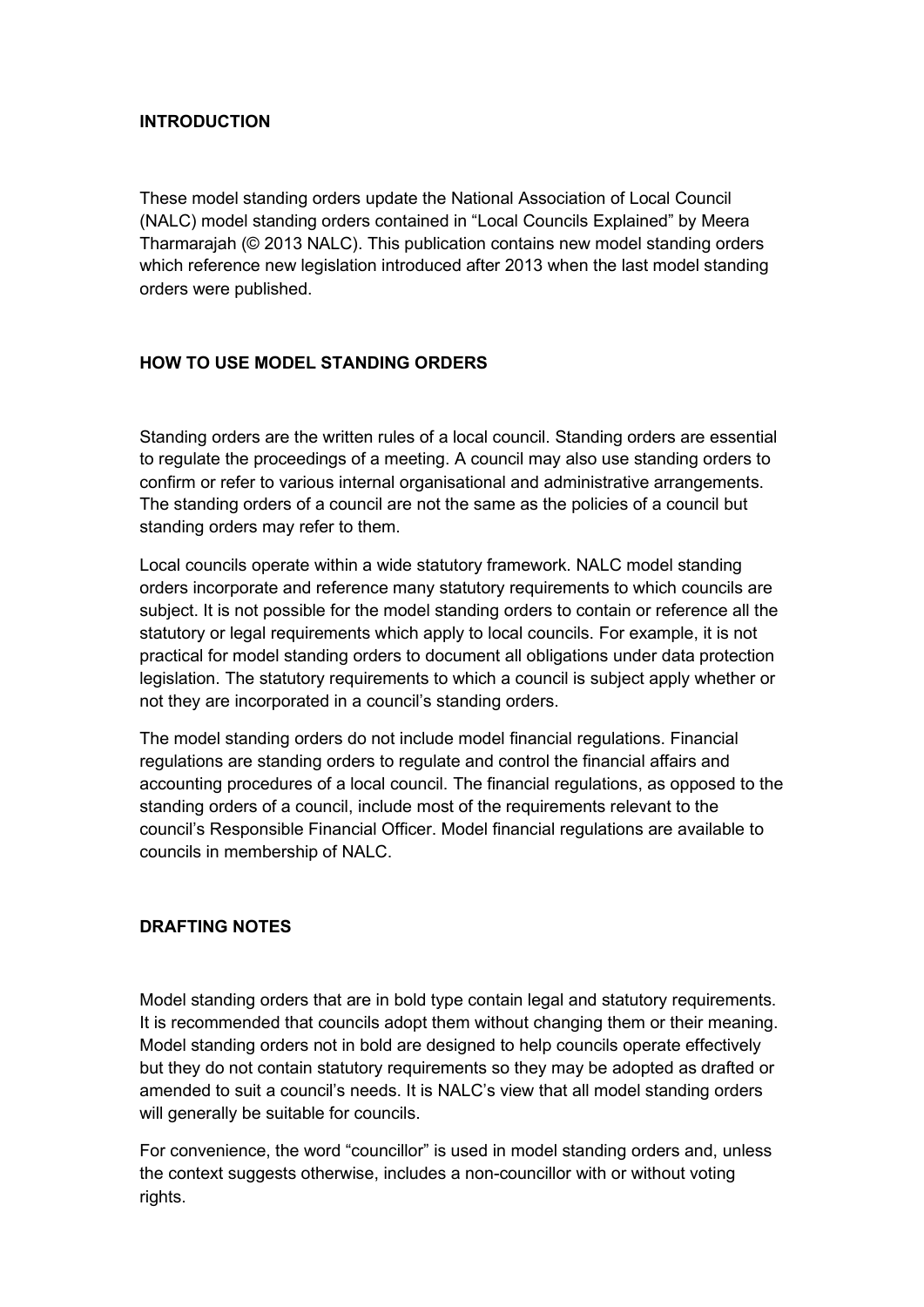## <span id="page-4-0"></span>1. **RULES OF DEBATE AT MEETINGS**

- a Motions on the agenda shall be considered in the order that they appear unless the order is changed at the discretion of the chairman of the meeting.
- b A motion (including an amendment) shall not be progressed unless it has been moved and seconded.
- c A motion on the agenda that is not moved by its proposer may be treated by the chairman of the meeting as withdrawn.
- d If a motion (including an amendment) has been seconded, it may be withdrawn by the proposer only with the consent of the seconder and the meeting.
- e An amendment is a proposal to remove or add words to a motion. It shall not negate the motion.
- f If an amendment to the original motion is carried, the original motion (as amended) becomes the substantive motion upon which further amendment(s) may be moved.
- g An amendment shall not be considered unless early verbal notice of it is given at the meeting and, if requested by the chairman of the meeting, is expressed in writing to the chairman.
- h A councillor may move an amendment to his own motion if agreed by the meeting. If a motion has already been seconded, the amendment shall be with the consent of the seconder and the meeting.
- i If there is more than one amendment to an original or substantive motion, the amendments shall be moved in the order directed by the chairman of the meeting.
- j Subject to standing order 1(k), only one amendment shall be moved and debated at a time, the order of which shall be directed by the chairman of the meeting.
- k One or more amendments may be discussed together if the chairman of the meeting considers this expedient but each amendment shall be voted upon separately.
- l A councillor may not move more than one amendment to an original or substantive motion.
- m The mover of an amendment has no right of reply at the end of debate on it.
- n Where a series of amendments to an original motion are carried, the mover of the original motion shall have a right of reply either at the end of debate on the first amendment or at the very end of debate on the final substantive motion immediately before it is put to the vote.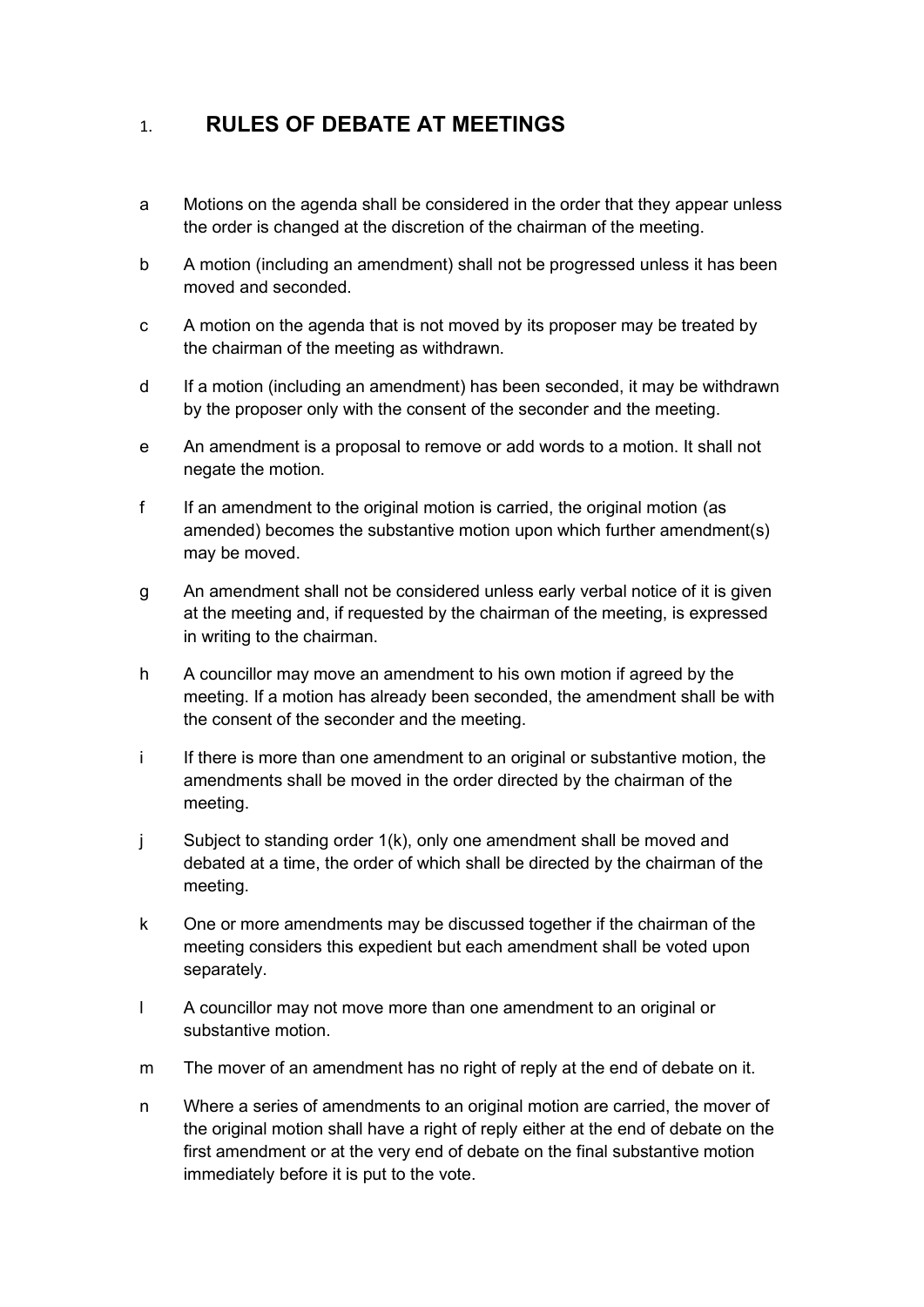- o Unless permitted by the chairman of the meeting, a councillor may speak once in the debate on a motion except:
	- i. to speak on an amendment moved by another councillor;
	- ii. to move or speak on another amendment if the motion has been amended since he last spoke;
	- iii. to make a point of order;
	- iv. to give a personal explanation; or
	- v. to exercise a right of reply.
- p During the debate on a motion, a councillor may interrupt only on a point of order or a personal explanation and the councillor who was interrupted shall stop speaking. A councillor raising a point of order shall identify the standing order which he considers has been breached or specify the other irregularity in the proceedings of the meeting he is concerned by.
- q A point of order shall be decided by the chairman of the meeting and his decision shall be final.
- r When a motion is under debate, no other motion shall be moved except:
	- i. to amend the motion;
	- ii. to proceed to the next business;
	- iii. to adjourn the debate;
	- iv. to put the motion to a vote;
	- v. to ask a person to be no longer heard or to leave the meeting;
	- vi. to refer a motion to a committee or sub-committee for consideration;
	- vii. to exclude the public and press;
	- viii. to adjourn the meeting; or
	- ix. to suspend particular standing order(s) excepting those which reflect mandatory statutory or legal requirements.
- s Before an original or substantive motion is put to the vote, the chairman of the meeting shall be satisfied that the motion has been sufficiently debated and that the mover of the motion under debate has exercised or waived his right of reply.
- t Excluding motions moved under standing order 1(r), the contributions or speeches by a councillor shall relate only to the motion under discussion and shall not exceed **5 minutes** without the consent of the chairman of the meeting.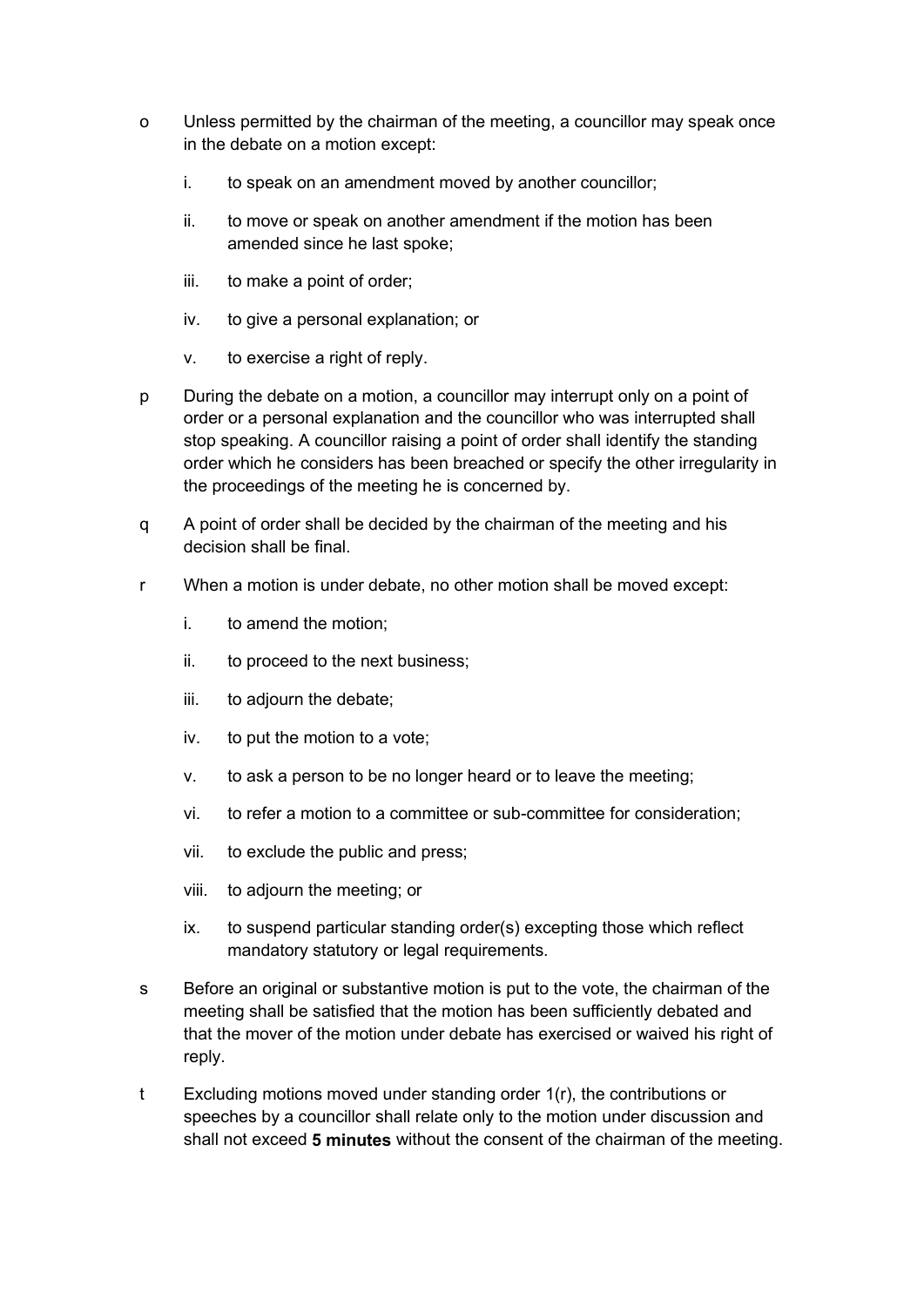#### <span id="page-6-0"></span>2. **DISORDERLY CONDUCT AT MEETINGS**

- a No person shall obstruct the transaction of business at a meeting or behave offensively or improperly. If this standing order is ignored, the chairman of the meeting shall request such person(s) to moderate or improve their conduct.
- b If person(s) disregard the request of the chairman of the meeting to moderate or improve their conduct, any councillor or the chairman of the meeting may move that the person be no longer heard or be excluded from the meeting. The motion, if seconded, shall be put to the vote without discussion.
- c If a resolution made under standing order  $2(b)$  is ignored, the chairman of the meeting may take further reasonable steps to restore order or to progress the meeting. This may include temporarily suspending or closing the meeting.

#### <span id="page-6-1"></span>3. **MEETINGS GENERALLY**

Full Council meetings Committee meetings Sub-committee meetings

- a **Meetings shall not take place in premises which at the time of the meeting are used for the supply of alcohol, unless no other premises are available free of charge or at a reasonable cost.**
- b **The minimum three clear days for notice of a meeting does not include the day on which notice was issued, the day of the meeting, a Sunday, a day of the Christmas break, a day of the Easter break or of a bank holiday or a day appointed for public thanksgiving or mourning.**
- c **The minimum three clear days' public notice for a meeting does not include the day on which the notice was issued or the day of the meeting unless the meeting is convened at shorter notice** OR [The minimum three clear days' public notice of a meeting does not include the day on which the notice was issued or the day of the meeting].
- ● d **Meetings shall be open to the public unless their presence is prejudicial to the public interest by reason of the confidential nature of the business to be transacted or for other special reasons. The public's exclusion from part or all of a meeting shall be by a resolution which shall give reasons for the public's exclusion.**
	- e Members of the public may make representations, answer questions and give evidence at a meeting which they are entitled to attend in respect of the business on the agenda.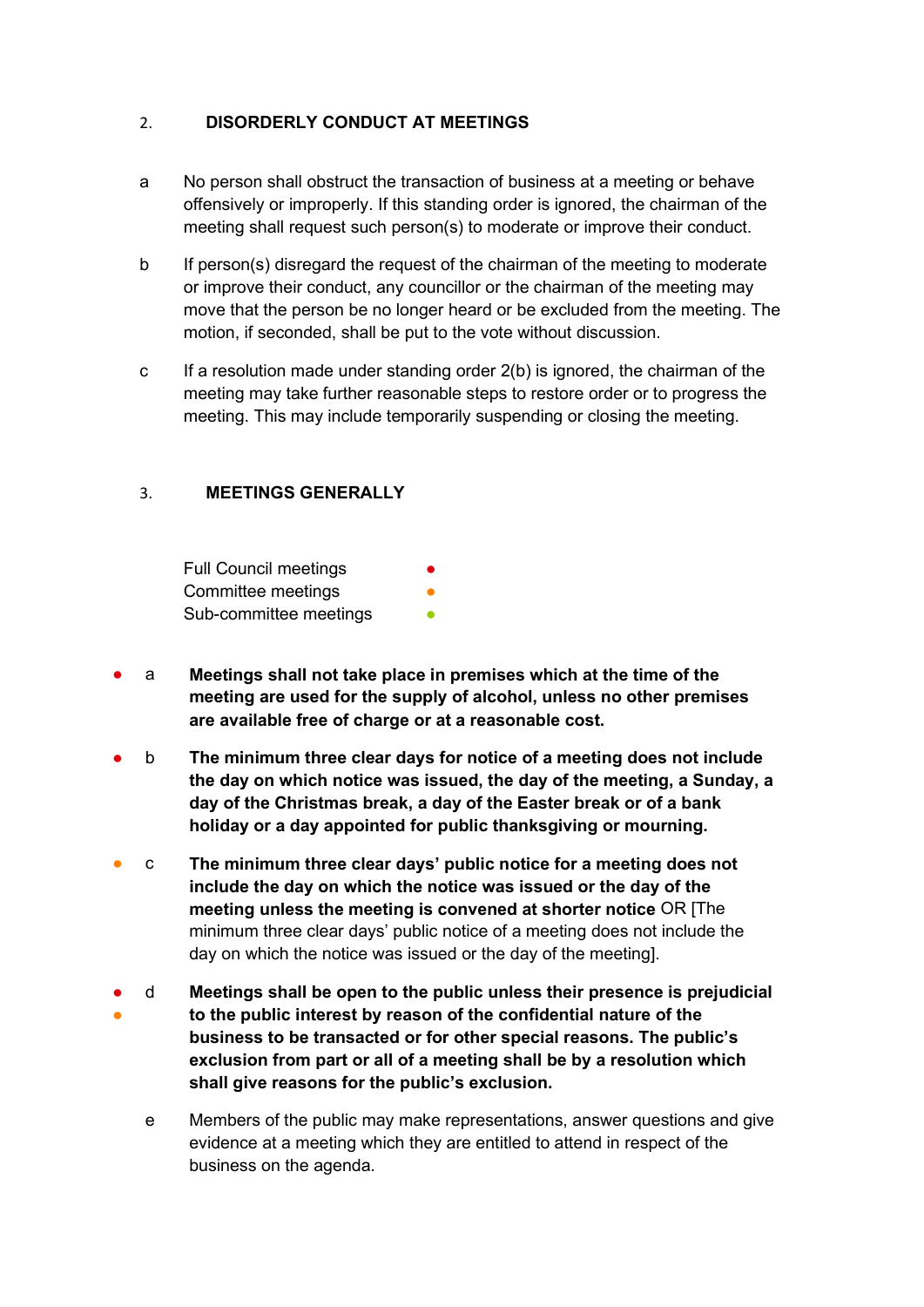- f The period of time designated for public participation at a meeting in accordance with standing order 3(e) shall not exceed **15 minutes** unless directed by the chairman of the meeting.
- g Subject to standing order 3(f), a member of the public shall not speak for more than **3 minutes**.
- h In accordance with standing order 3(e), a question shall not require a response at the meeting nor start a debate on the question. The chairman of the meeting may direct that a written or oral response be given.
- i A person shall raise his hand when requesting to speak and stand when speaking (except when a person has a disability or is likely to suffer discomfort)]. The chairman of the meeting may at any time permit a person to be seated when speaking.
- j A person who speaks at a meeting shall direct his comments to the chairman of the meeting.
- k Only one person is permitted to speak at a time. If more than one person wants to speak, the chairman of the meeting shall direct the order of speaking.
- ● l **Subject to standing order 3(m), a person who attends a meeting is permitted to report on the meeting whilst the meeting is open to the public. To "report" means to film, photograph, make an audio recording of meeting proceedings, use any other means for enabling persons not present to see or hear the meeting as it takes place or later or to report or to provide oral or written commentary about the meeting so that the report or commentary is available as the meeting takes place or later to persons not present.**
- ● m **A person present at a meeting may not provide an oral report or oral commentary about a meeting as it takes place without permission.**
- ● n **The press shall be provided with reasonable facilities for the taking of their report of all or part of a meeting at which they are entitled to be present.**
- o **Subject to standing orders which indicate otherwise, anything authorised or required to be done by, to or before the Chairman of the Council may in his absence be done by, to or before the Vice-Chairman of the Council (if there is one).**
- p **The Chairman of the Council, if present, shall preside at a meeting. If the Chairman is absent from a meeting, the Vice-Chairman of the Council (if there is one) if present, shall preside. If both the Chairman and the Vice-Chairman are absent from a meeting, a councillor as chosen by the councillors present at the meeting shall preside at the meeting.**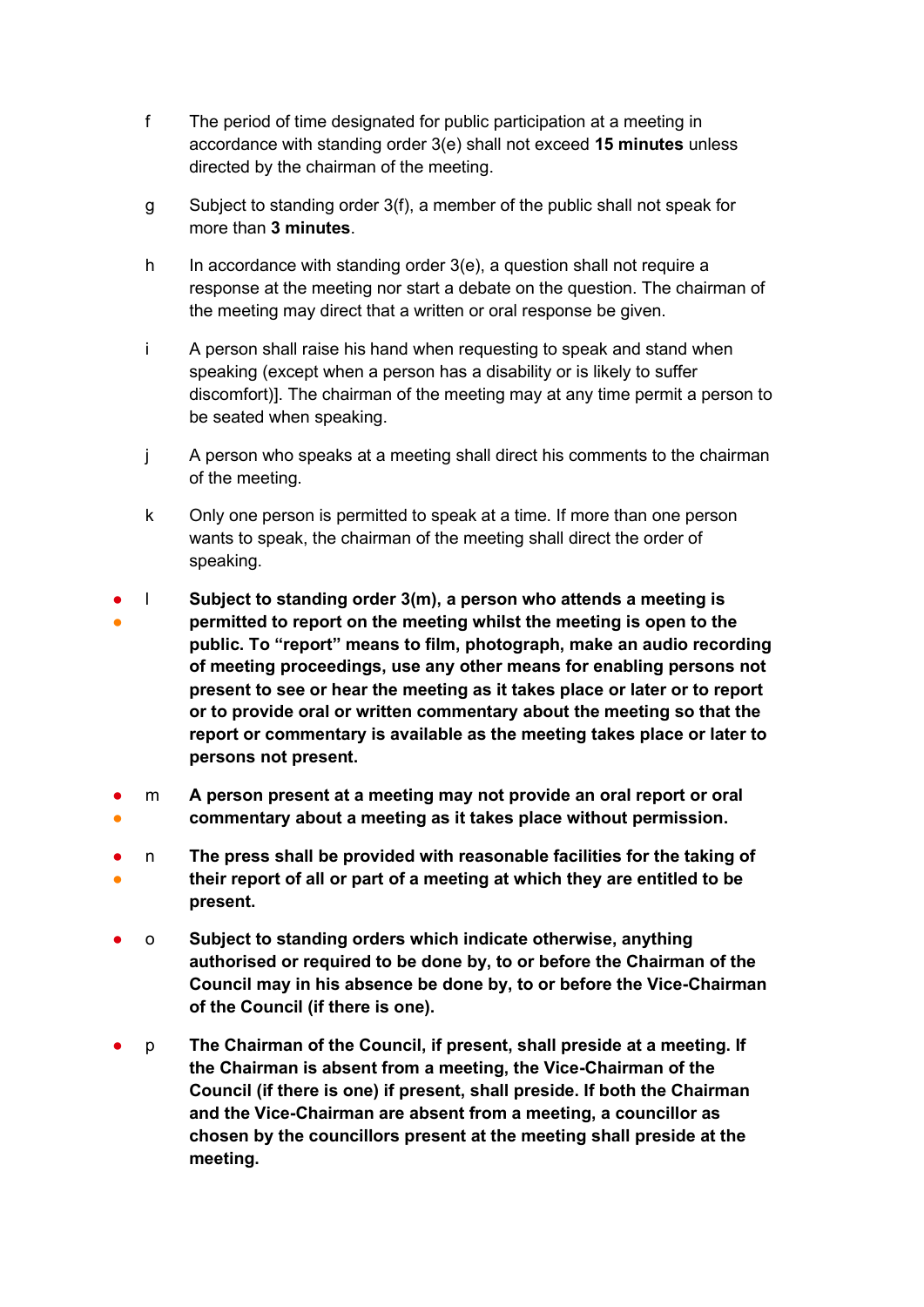- q **Subject to a meeting being quorate, all questions at a meeting shall be**
- **decided by a majority of the councillors and non-councillors with voting**
- **rights present and voting.**
- r **The chairman of a meeting may give an original vote on any matter put**

● **to the vote, and in the case of an equality of votes may exercise his** 

● **casting vote whether or not he gave an original vote.**

> *See standing orders 5(h) and (i) for the different rules that apply in the election of the Chairman of the Council at the annual meeting of the Council.*

- s **Unless standing orders provide otherwise, voting on a question shall be by a show of hands. At the request of a councillor, the voting on any question shall be recorded so as to show whether each councillor present and voting gave his vote for or against that question.** Such a request shall be made before moving on to the next item of business on the agenda.
	- t The minutes of a meeting shall include an accurate record of the following:
		- i. the time and place of the meeting;
		- ii. the names of councillors who are present and the names of councillors who are absent;
		- iii. interests that have been declared by councillors and non-councillors with voting rights;
		- iv. the grant of dispensations (if any) to councillors and non-councillors with voting rights;
		- v. whether a councillor or non-councillor with voting rights left the meeting when matters that they held interests in were being considered;
		- vi. if there was a public participation session; and
		- vii. the resolutions made.
- u **A councillor or a non-councillor with voting rights who has a**
- **disclosable pecuniary interest or another interest as set out in the**
- **Council's code of conduct in a matter being considered at a meeting is subject to statutory limitations or restrictions under the code on his right to participate and vote on that matter.**
- v **No business may be transacted at a meeting unless at least one-third of the whole number of members of the Council are present and in no case shall the quorum of a meeting be less than three.**

*See standing order 4d(viii) for the quorum of a committee or sub-committee meeting.*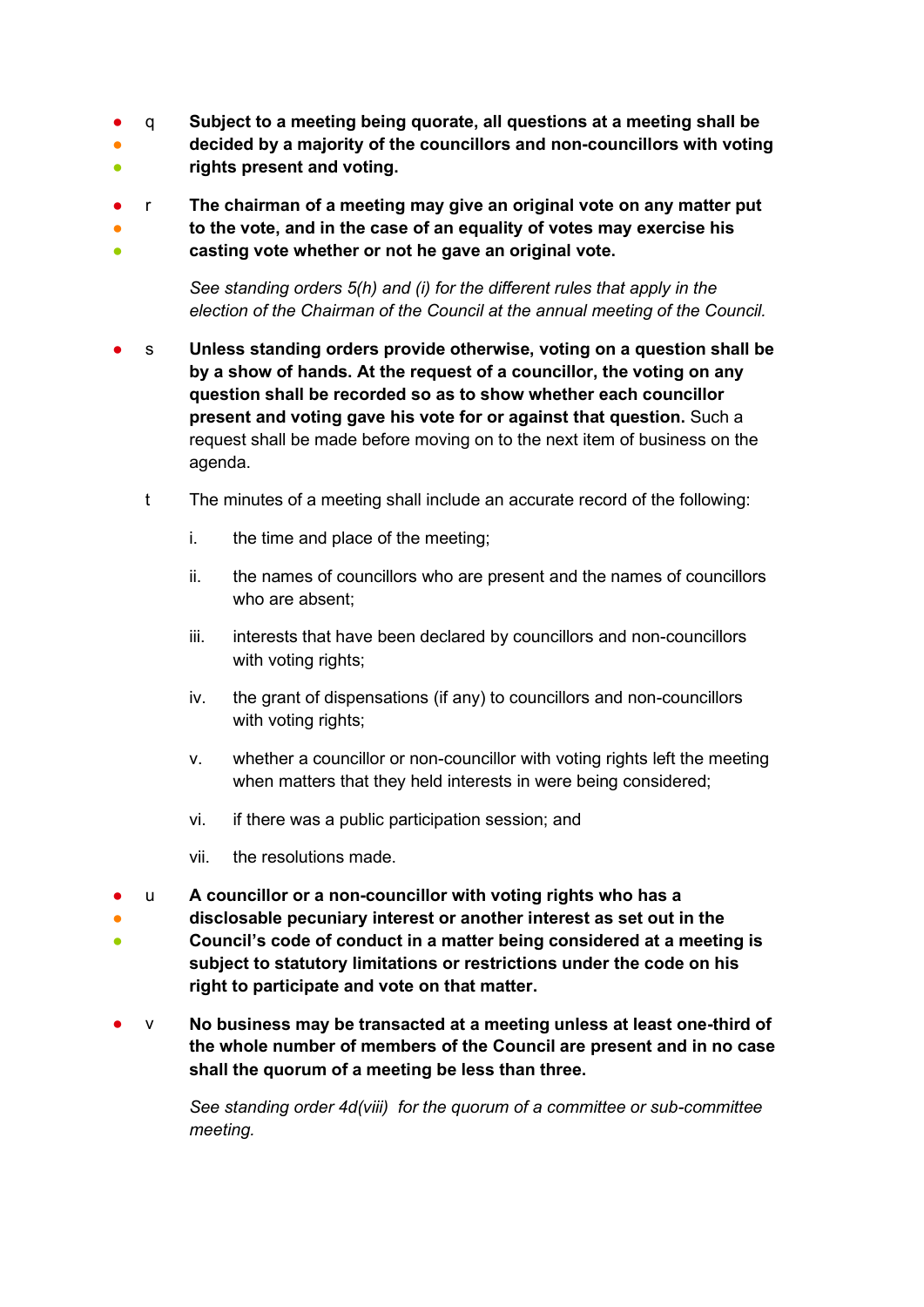#### ● w **If a meeting is or becomes inquorate no business shall be transacted**

- ● and the meeting shall be closed. The business on the agenda for the meeting shall be adjourned to another meeting.
	- x A meeting shall not exceed a period of 2.5 hours.

#### <span id="page-9-0"></span>4. **COMMITTEES AND SUB-COMMITTEES**

- a **Unless the Council determines otherwise, a committee may appoint a sub-committee whose terms of reference and members shall be determined by the committee.**
- b **The members of a committee may include non-councillors unless it is a committee which regulates and controls the finances of the Council.**
- c **Unless the Council determines otherwise, all the members of an advisory committee and a sub-committee of the advisory committee may be noncouncillors.**
- d The Council may appoint standing committees or other committees as may be necessary, and:
	- i. shall determine their terms of reference;
	- ii. shall determine the number and time of the ordinary meetings of a standing committee up until the date of the next annual meeting of the Council;
	- iii. shall permit a committee, other than in respect of the ordinary meetings of a committee, to determine the number and time of its meetings;
	- iv. shall, subject to standing orders 4(b) and (c), appoint and determine the terms of office of members of such a committee;
	- v. may, subject to standing orders 4(b) and (c), appoint and determine the terms of office of the substitute members to a committee whose role is to replace the ordinary members at a meeting of a committee if the ordinary members of the committee confirm to the Proper Officer () days before the meeting that they are unable to attend;
	- vi. shall, after it has appointed the members of a standing committee, appoint the chairman of the standing committee;
	- vii. shall permit a committee other than a standing committee, to appoint its own chairman at the first meeting of the committee;
	- viii. shall determine the place, notice requirements and quorum for a meeting of a committee and a sub-committee which, in both cases, shall be no less than three;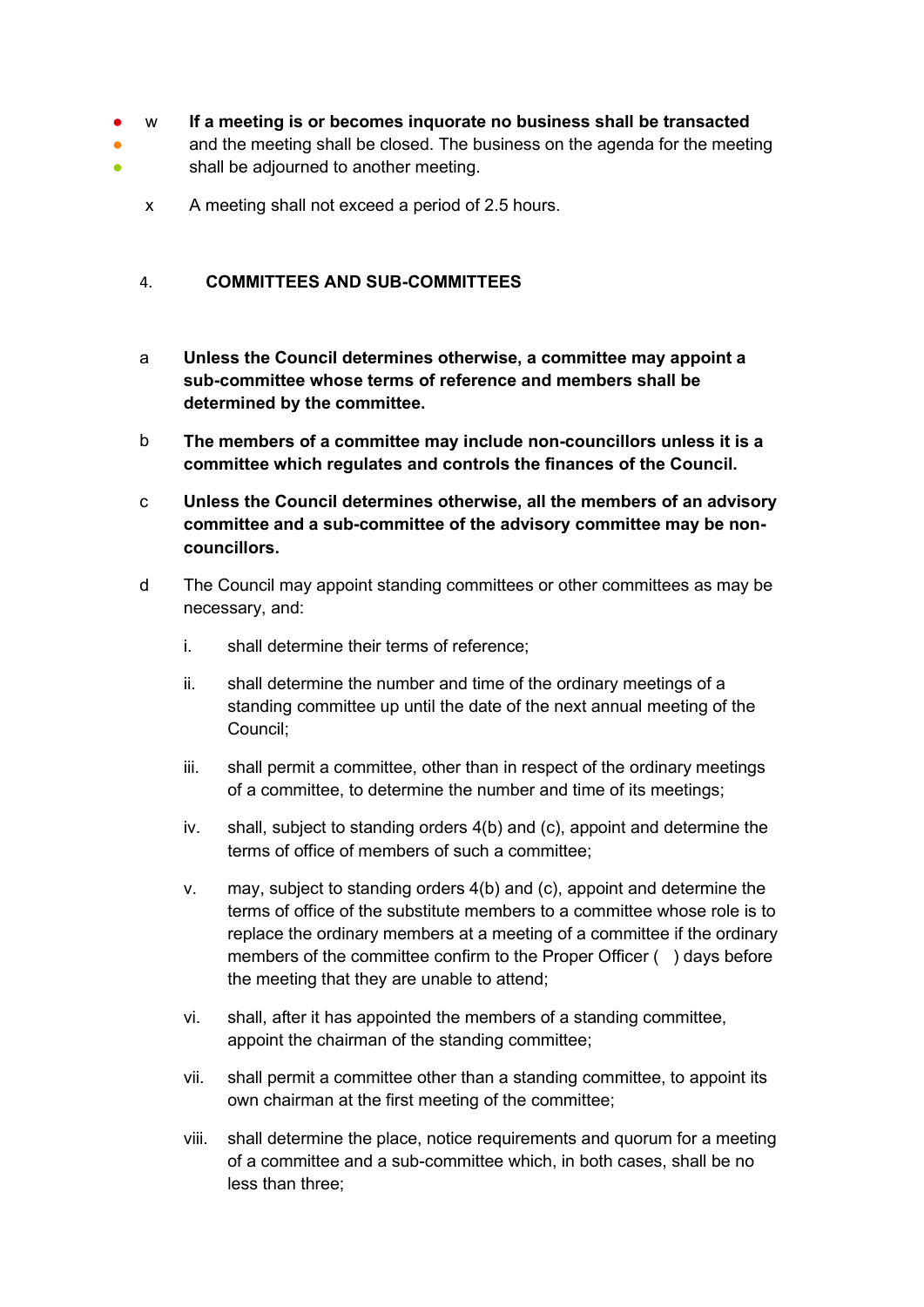- ix. shall determine if the public may participate at a meeting of a committee;
- x. shall determine if the public and press are permitted to attend the meetings of a sub-committee and also the advance public notice requirements, if any, required for the meetings of a sub-committee;
- xi. shall determine if the public may participate at a meeting of a subcommittee that they are permitted to attend; and
- xii. may dissolve a committee or a sub-committee.

#### <span id="page-10-0"></span>5. **ORDINARY COUNCIL MEETINGS**

- a **In an election year, the annual meeting of the Council shall be held on or within 14 days following the day on which the councillors elected take office.**
- b **In a year which is not an election year, the annual meeting of the Council shall be held on such day in May as the Council decides.**
- c **If no other time is fixed, the annual meeting of the Council shall take place at 6pm.**
- d **In addition to the annual meeting of the Council, at least three other ordinary meetings shall be held in each year on such dates and times as the Council decides.**
- e **The first business conducted at the annual meeting of the Council shall be the election of the Chairman and Vice-Chairman (if there is one) of the Council.**
- f **The Chairman of the Council, unless he has resigned or becomes disqualified, shall continue in office and preside at the annual meeting until his successor is elected at the next annual meeting of the Council.**
- g **The Vice-Chairman of the Council, if there is one, unless he resigns or becomes disqualified, shall hold office until immediately after the election of the Chairman of the Council at the next annual meeting of the Council.**
- h **In an election year, if the current Chairman of the Council has not been re-elected as a member of the Council, he shall preside at the annual meeting until a successor Chairman of the Council has been elected. The current Chairman of the Council shall not have an original vote in respect of the election of the new Chairman of the Council but shall give a casting vote in the case of an equality of votes.**
- i **In an election year, if the current Chairman of the Council has been reelected as a member of the Council, he shall preside at the annual meeting until a new Chairman of the Council has been elected. He may**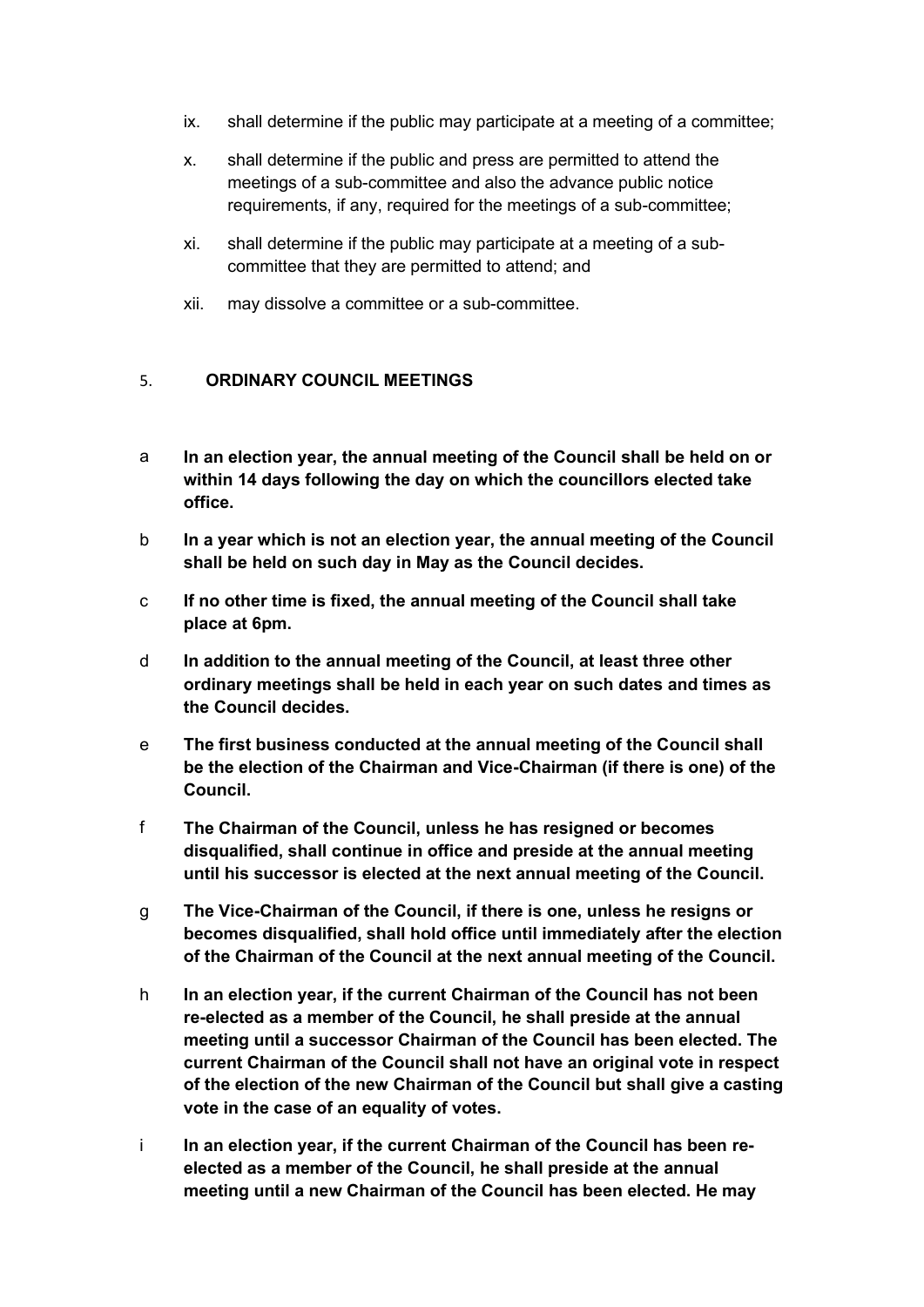**exercise an original vote in respect of the election of the new Chairman of the Council and shall give a casting vote in the case of an equality of votes.**

- j Following the election of the Chairman of the Council and Vice-Chairman (if there is one) of the Council at the annual meeting, the business shall include:
	- i. **In an election year, delivery by the Chairman of the Council and councillors of their acceptance of office forms unless the Council resolves for this to be done at a later date. In a year which is not an election year, delivery by the Chairman of the Council of his acceptance of office form unless the Council resolves for this to be done at a later date;**
	- ii. Confirmation of the accuracy of the minutes of the last meeting of the Council;
	- iii. Receipt of the minutes of the last meeting of a committee;
	- iv. Consideration of the recommendations made by a committee;
	- v. Review of delegation arrangements to committees, sub-committees, staff and other local authorities;
	- vi. Review of the terms of reference for committees;
	- vii. Appointment of members to existing committees;
	- viii. Appointment of any new committees in accordance with standing order 4;
	- ix. Review and adoption of appropriate standing orders and financial regulations;
	- x. Review of arrangements (including legal agreements) with other local authorities, not-for-profit bodies and businesses.
	- xi. Review of representation on or work with external bodies and arrangements for reporting back;
	- xii. In an election year, to make arrangements with a view to the Council becoming eligible to exercise the general power of competence in the future;
	- xiii. Review of inventory of land and other assets including buildings and office equipment;
	- xiv. Confirmation of arrangements for insurance cover in respect of all insurable risks;
	- xv. Review of the Council's and/or staff subscriptions to other bodies;
	- xvi. Review of the Council's complaints procedure;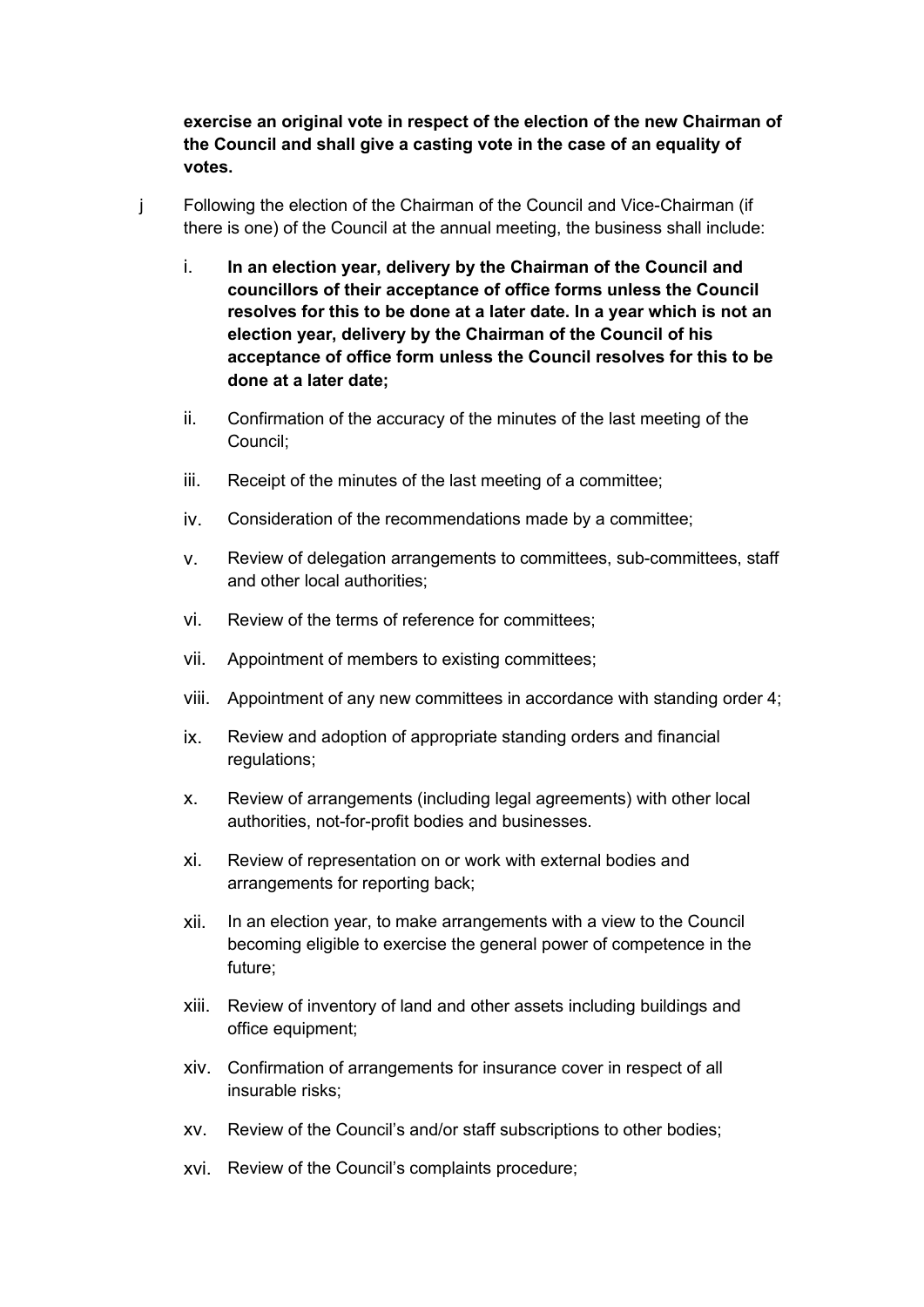- xvii. Review of the Council's policies, procedures and practices in respect of its obligations under freedom of information and data protection legislation (*see also standing orders 11, 20 and 21*);
- xviii. Review of the Council's policy for dealing with the press/media;
- xix. Review of the Council's employment policies and procedures;
- xx. Review of the Council's expenditure incurred under s.137 of the Local Government Act 1972 or the general power of competence.
- xxi. Determining the time and place of ordinary meetings of the Council up to and including the next annual meeting of the Council.

#### <span id="page-12-0"></span>6. **EXTRAORDINARY MEETINGS OF THE COUNCIL, COMMITTEES AND SUB-COMMITTEES**

- a **The Chairman of the Council may convene an extraordinary meeting of the Council at any time.**
- b **If the Chairman of the Council does not call an extraordinary meeting of the Council within seven days of having been requested in writing to do so by two councillors, any two councillors may convene an extraordinary meeting of the Council. The public notice giving the time, place and agenda for such a meeting shall be signed by the two councillors.**
- c The chairman of a committee [or a sub-committee] may convene an extraordinary meeting of the committee [or the sub-committee] at any time.
- d If the chairman of a committee [or a sub-committee] does not call an extraordinary meeting within 3 days of having been requested to do so by 3 members of the committee [or the sub-committee], any 3 members of the committee [or the sub-committee] may convene an extraordinary meeting of the committee [or a sub-committee].

#### <span id="page-12-1"></span>7. **PREVIOUS RESOLUTIONS**

- a A resolution shall not be reversed within six months except either by a special motion, which requires written notice by at least 3 councillors to be given to the Proper Officer in accordance with standing order 9, or by a motion moved in pursuance of the recommendation of a committee or a sub-committee.
- b When a motion moved pursuant to standing order 7(a) has been disposed of, no similar motion may be moved for a further six months.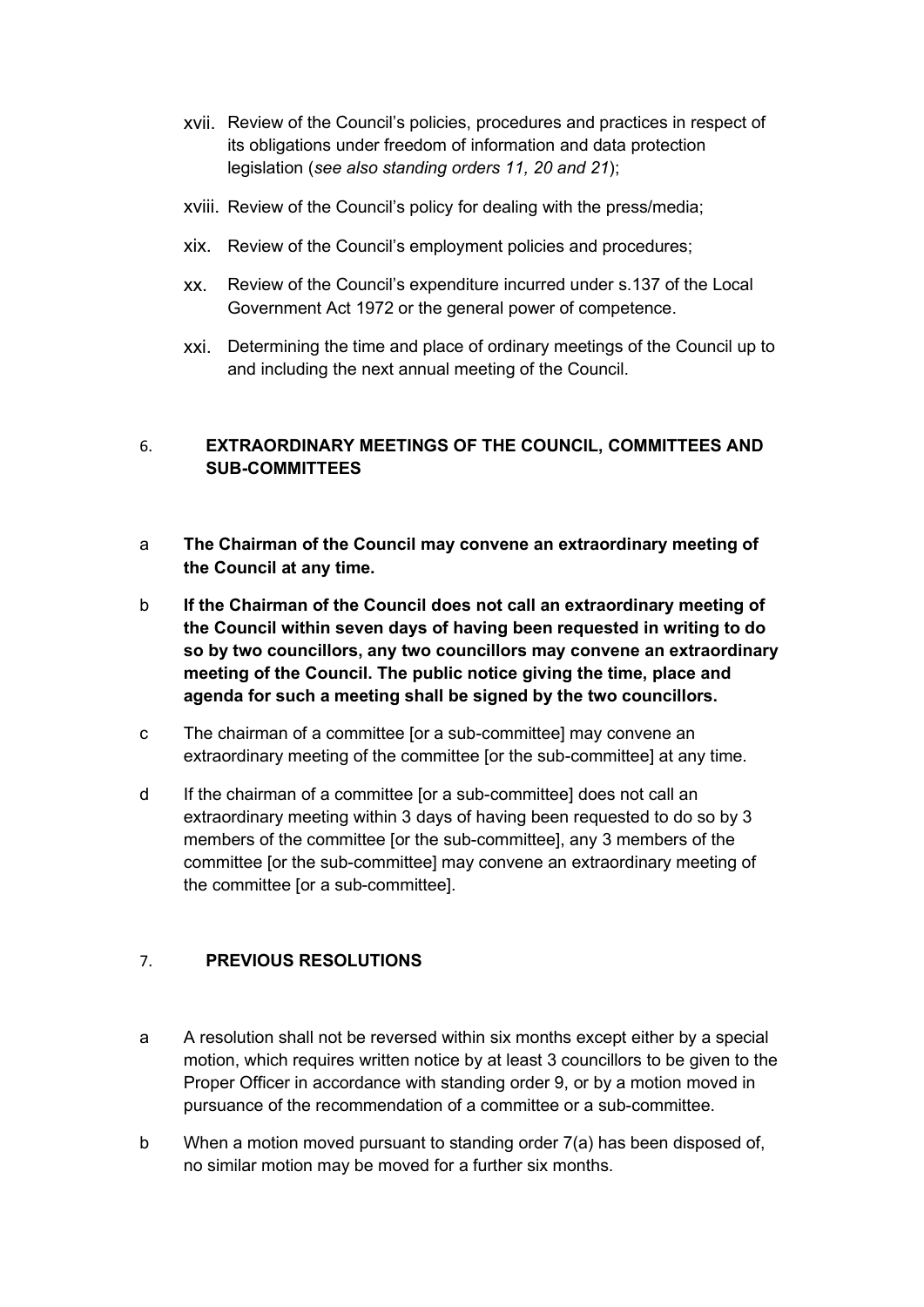#### <span id="page-13-0"></span>8. **VOTING ON APPOINTMENTS**

a Where more than two persons have been nominated for a position to be filled by the Council and none of those persons has received an absolute majority of votes in their favour, the name of the person having the least number of votes shall be struck off the list and a fresh vote taken. This process shall continue until a majority of votes is given in favour of one person. A tie in votes may be settled by the casting vote exercisable by the chairman of the meeting.

#### <span id="page-13-1"></span>9. **MOTIONS FOR A MEETING THAT REQUIRE WRITTEN NOTICE TO BE GIVEN TO THE PROPER OFFICER**

- a A motion shall relate to the responsibilities of the meeting for which it is tabled and in any event shall relate to the performance of the Council's statutory functions, powers and obligations or an issue which specifically affects the Council's area or its residents.
- b No motion may be moved at a meeting unless it is on the agenda and the mover has given written notice of its wording to the Proper Officer at least 7 clear days before the meeting. Clear days do not include the day of the notice or the day of the meeting.
- c The Proper Officer may, before including a motion on the agenda received in accordance with standing order 9(b), correct obvious grammatical or typographical errors in the wording of the motion.
- d If the Proper Officer considers the wording of a motion received in accordance with standing order 9(b) is not clear in meaning, the motion shall be rejected until the mover of the motion resubmits it, so that it can be understood, in writing, to the Proper Officer at least 5 clear days before the meeting.
- e If the wording or subject of a proposed motion is considered improper, the Proper Officer shall consult with the chairman of the forthcoming meeting or, as the case may be, the councillors who have convened the meeting, to consider whether the motion shall be included in the agenda or rejected.
- f The decision of the Proper Officer as to whether or not to include the motion on the agenda shall be final.
- g Motions received shall be recorded and numbered in the order that they are received.
- h Motions rejected shall be recorded with an explanation by the Proper Officer of the reason for rejection.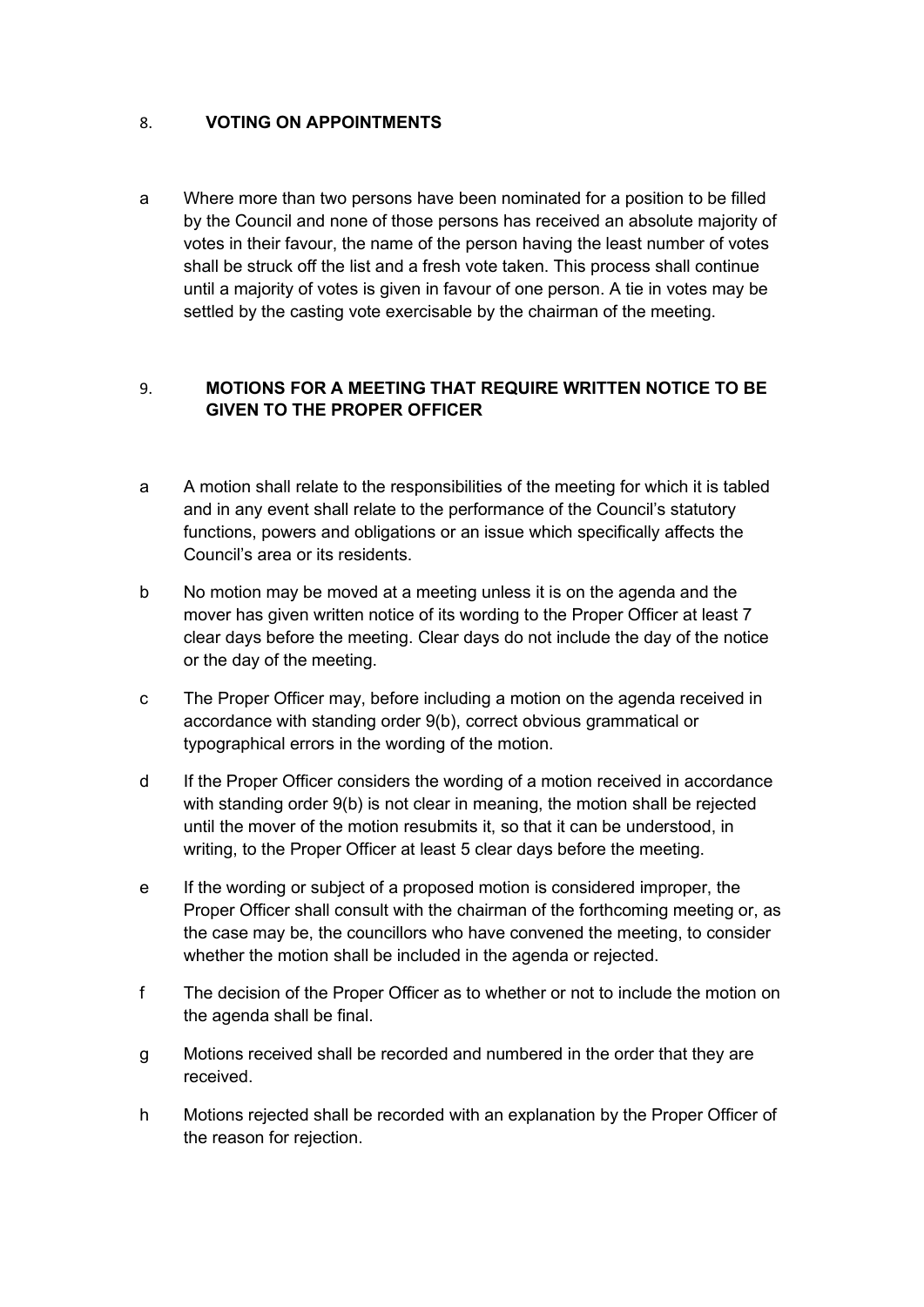#### <span id="page-14-0"></span>10. **MOTIONS AT A MEETING THAT DO NOT REQUIRE WRITTEN NOTICE**

- a The following motions may be moved at a meeting without written notice to the Proper Officer:
	- i. to correct an inaccuracy in the draft minutes of a meeting;
	- ii. to move to a vote;
	- iii. to defer consideration of a motion;
	- iv. to refer a motion to a particular committee or sub-committee;
	- v. to appoint a person to preside at a meeting;
	- vi. to change the order of business on the agenda;
	- vii. to proceed to the next business on the agenda;
	- viii. to require a written report;
	- ix. to appoint a committee or sub-committee and their members;
	- x. to extend the time limits for speaking;
	- xi. to exclude the press and public from a meeting in respect of confidential or other information which is prejudicial to the public interest;
	- xii. to not hear further from a councillor or a member of the public;
	- xiii. to exclude a councillor or member of the public for disorderly conduct;
	- xiv. to temporarily suspend the meeting;
	- xv. to suspend a particular standing order (unless it reflects mandatory statutory or legal requirements);
	- xvi. to adjourn the meeting; or
	- xvii. to close the meeting.

#### <span id="page-14-1"></span>11. **MANAGEMENT OF INFORMATION**

*See also standing order 20.*

a **The Council shall have in place and keep under review, technical and organisational measures to keep secure information (including personal data) which it holds in paper and electronic form. Such arrangements shall include deciding who has access to personal data and encryption of personal data.**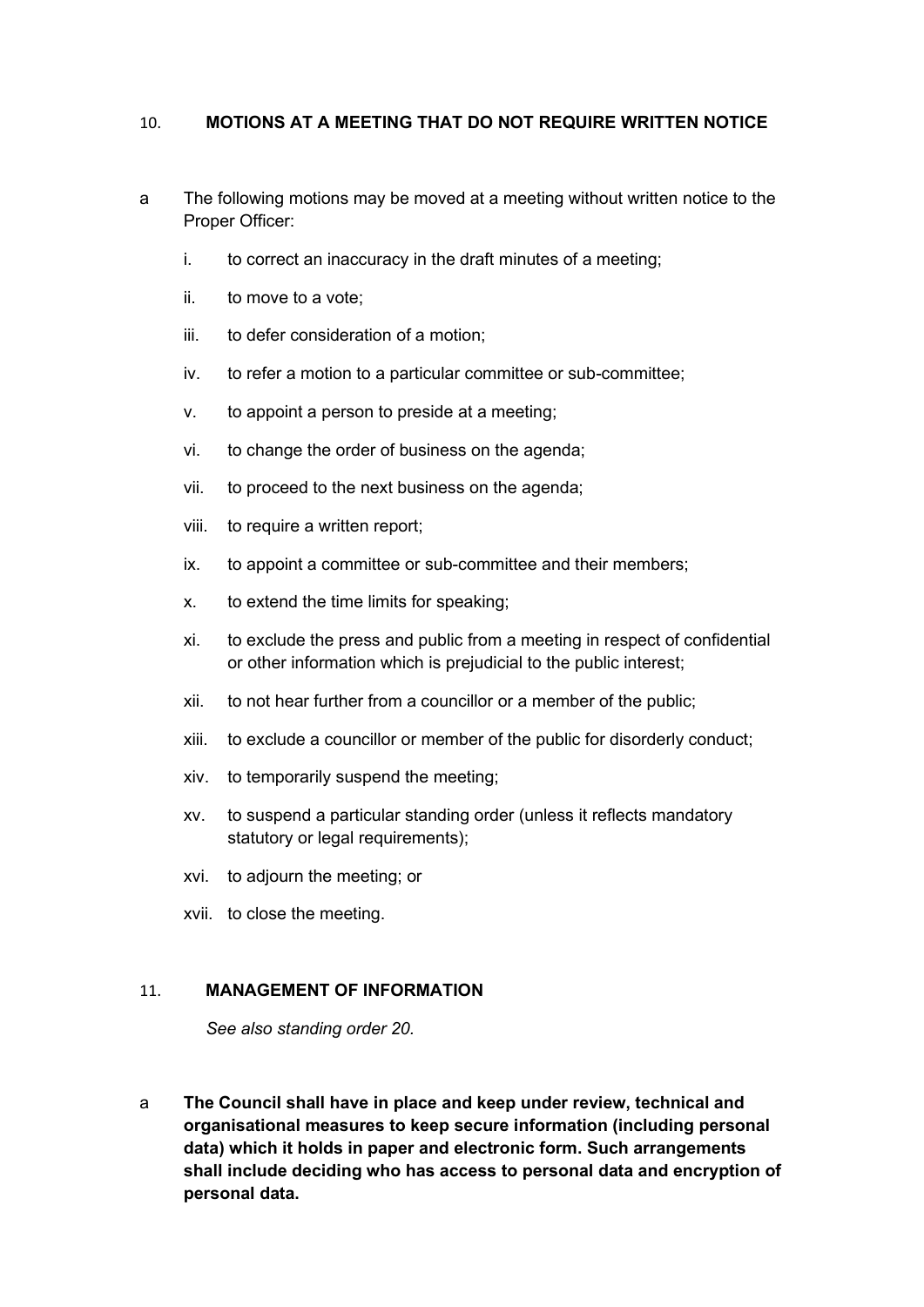- b **The Council shall have in place, and keep under review, policies for the retention and safe destruction of all information (including personal data) which it holds in paper and electronic form. The Council's retention policy shall confirm the period for which information (including personal data) shall be retained or if this is not possible the criteria used to determine that period (e.g. the Limitation Act 1980).**
- c **The agenda, papers that support the agenda and the minutes of a meeting shall not disclose or otherwise undermine confidential information or personal data without legal justification.**
- d **Councillors, staff, the Council's contractors and agents shall not disclose confidential information or personal data without legal justification.**

#### <span id="page-15-0"></span>12. **DRAFT MINUTES**

Full Council meetings Committee meetings Sub-committee meetings

- a If the draft minutes of a preceding meeting have been served on councillors with the agenda to attend the meeting at which they are due to be approved for accuracy, they shall be taken as read.
- b There shall be no discussion about the draft minutes of a preceding meeting except in relation to their accuracy. A motion to correct an inaccuracy in the draft minutes shall be moved in accordance with standing order 10(a)(i).
- c The accuracy of draft minutes, including any amendment(s) made to them, shall be confirmed by resolution and shall be signed by the chairman of the meeting and stand as an accurate record of the meeting to which the minutes relate.
- d If the chairman of the meeting does not consider the minutes to be an accurate record of the meeting to which they relate, he shall sign the minutes and include a paragraph in the following terms or to the same effect:

"The chairman of this meeting does not believe that the minutes of the meeting of the ( ) held on [date] in respect of ( ) were a correct record but his view was not upheld by the meeting and the minutes are confirmed as an accurate record of the proceedings."

- e **If the Council's gross annual income or expenditure (whichever is**
- ● **higher) does not exceed £25,000, it shall publish draft minutes on a website which is publicly accessible and free of charge not later than one month after the meeting has taken place.**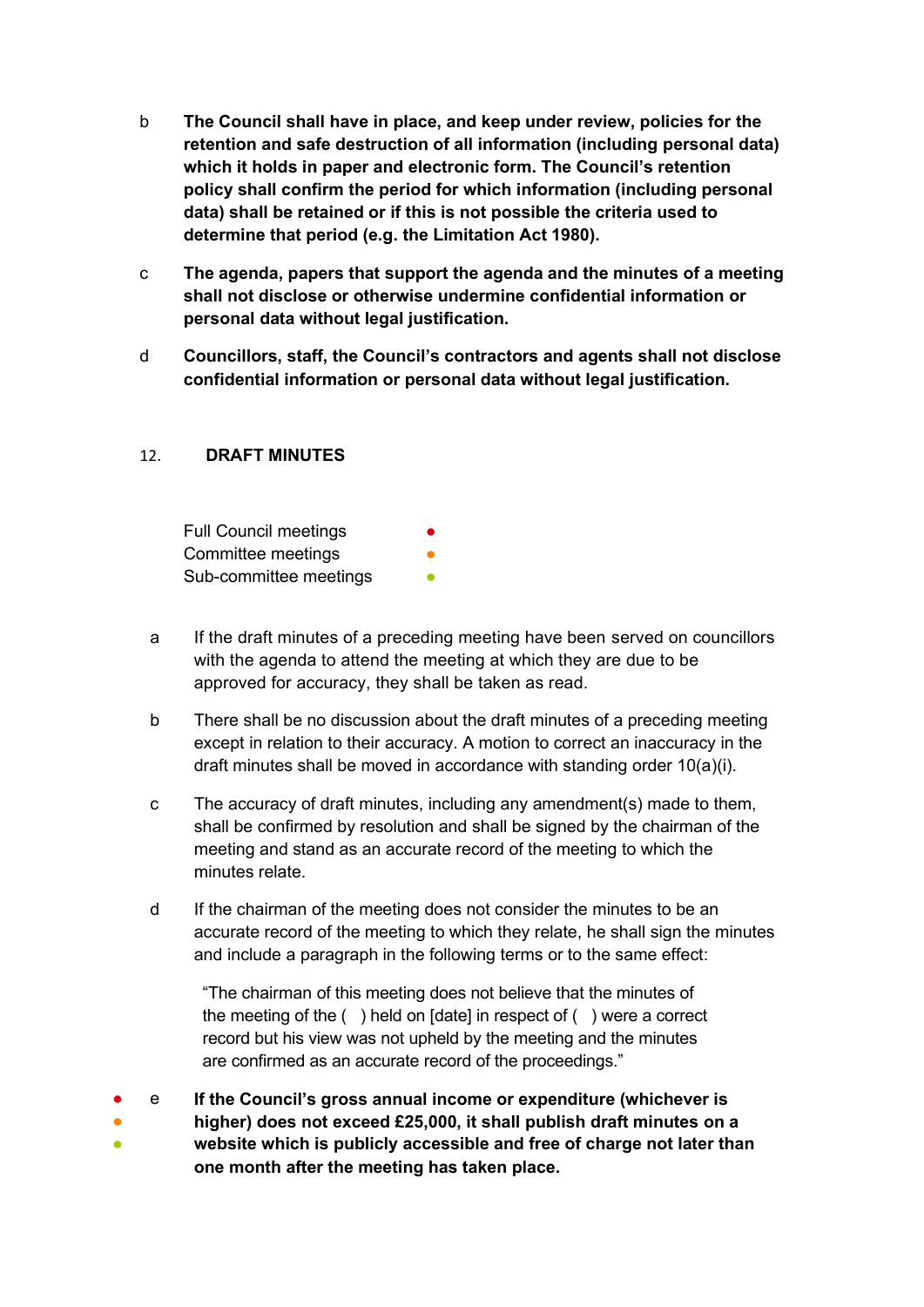f Subject to the publication of draft minutes in accordance with standing order 12(e) and standing order 20(a) and following a resolution which confirms the accuracy of the minutes of a meeting, the draft minutes or recordings of the meeting for which approved minutes exist shall be destroyed.

### <span id="page-16-0"></span>13. **CODE OF CONDUCT AND DISPENSATIONS**

*See also standing order 3(u).*

- a All councillors and non-councillors with voting rights shall observe the code of conduct adopted by the Council.
- b Unless he has been granted a dispensation, a councillor or non-councillor with voting rights shall withdraw from a meeting when it is considering a matter in which he has a disclosable pecuniary interest. He may return to the meeting after it has considered the matter in which he had the interest.
- c Unless he has been granted a dispensation, a councillor or non-councillor with voting rights shall withdraw from a meeting when it is considering a matter in which he has another interest if so required by the Council's code of conduct. He may return to the meeting after it has considered the matter in which he had the interest.
- d **Dispensation requests shall be in writing and submitted to the Proper Officer** as soon as possible before the meeting, or failing that, at the start of the meeting for which the dispensation is required.
- e A decision as to whether to grant a dispensation shall be made by the Proper Officer. A dispensation request shall confirm:
	- i. the description and the nature of the disclosable pecuniary interest or other interest to which the request for the dispensation relates;
	- ii. whether the dispensation is required to participate at a meeting in a discussion only or a discussion and a vote;
	- iii. the date of the meeting or the period (not exceeding four years) for which the dispensation is sought; and
	- iv. an explanation as to why the dispensation is sought.
- f Subject to standing orders 13(d) and (f), a dispensation request shall be considered at the beginning of the meeting of the Council, or committee or subcommittee for which the dispensation is required.
- **g A dispensation may be granted in accordance with standing order 13(e) if having regard to all relevant circumstances any of the following apply:**
	- **i. without the dispensation the number of persons prohibited from**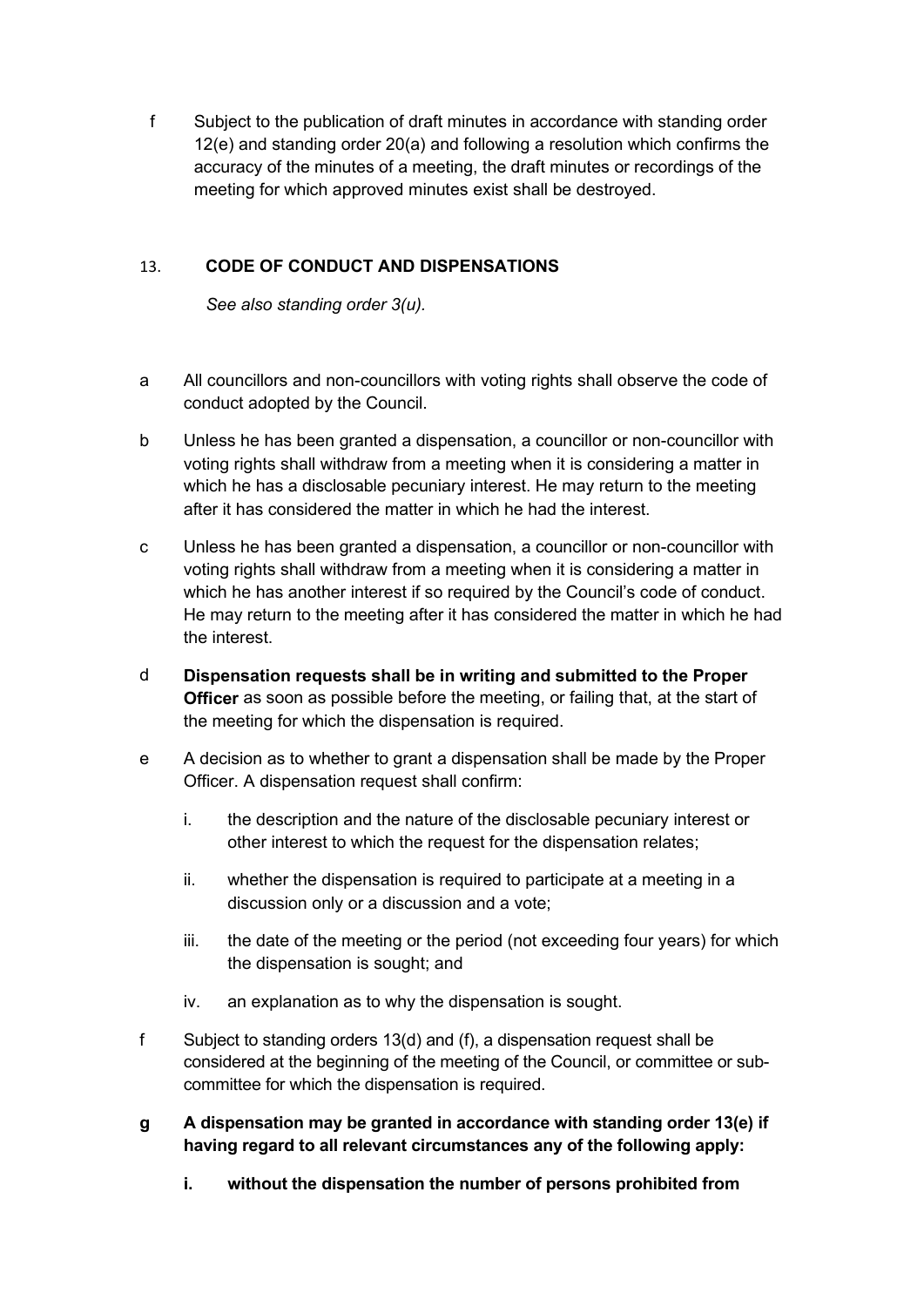**participating in the particular business would be so great a proportion of the meeting transacting the business as to impede the transaction of the business;** 

- **ii. granting the dispensation is in the interests of persons living in the Council's area; or**
- **iii. it is otherwise appropriate to grant a dispensation.**

#### <span id="page-17-0"></span>14. **CODE OF CONDUCT COMPLAINTS**

- a Upon notification by the District or Unitary Council that it is dealing with a complaint that a councillor or non-councillor with voting rights has breached the Council's code of conduct, the Proper Officer shall, subject to standing order 11, report this to the Council.
- b Where the notification in standing order 14(a) relates to a complaint made by the Proper Officer, the Proper Officer shall notify the Chairman of Council of this fact, and the Chairman shall nominate another staff member to assume the duties of the Proper Officer in relation to the complaint until it has been determined and the Council has agreed what action, if any, to take in accordance with standing order 14(d).
- c The Council may:
	- i. provide information or evidence where such disclosure is necessary to investigate the complaint or is a legal requirement;
	- ii. seek information relevant to the complaint from the person or body with statutory responsibility for investigation of the matter;
- d **Upon notification by the District or Unitary Council that a councillor or non-councillor with voting rights has breached the Council's code of conduct, the Council shall consider what, if any, action to take against him. Such action excludes disqualification or suspension from office.**

#### <span id="page-17-1"></span>15. **PROPER OFFICER**

- a The Proper Officer shall be either (i) the clerk or (ii) other staff member(s) nominated by the Council to undertake the work of the Proper Officer when the Proper Officer is absent.
- b The Proper Officer shall:
	- i. **at least three clear days before a meeting of the council, a**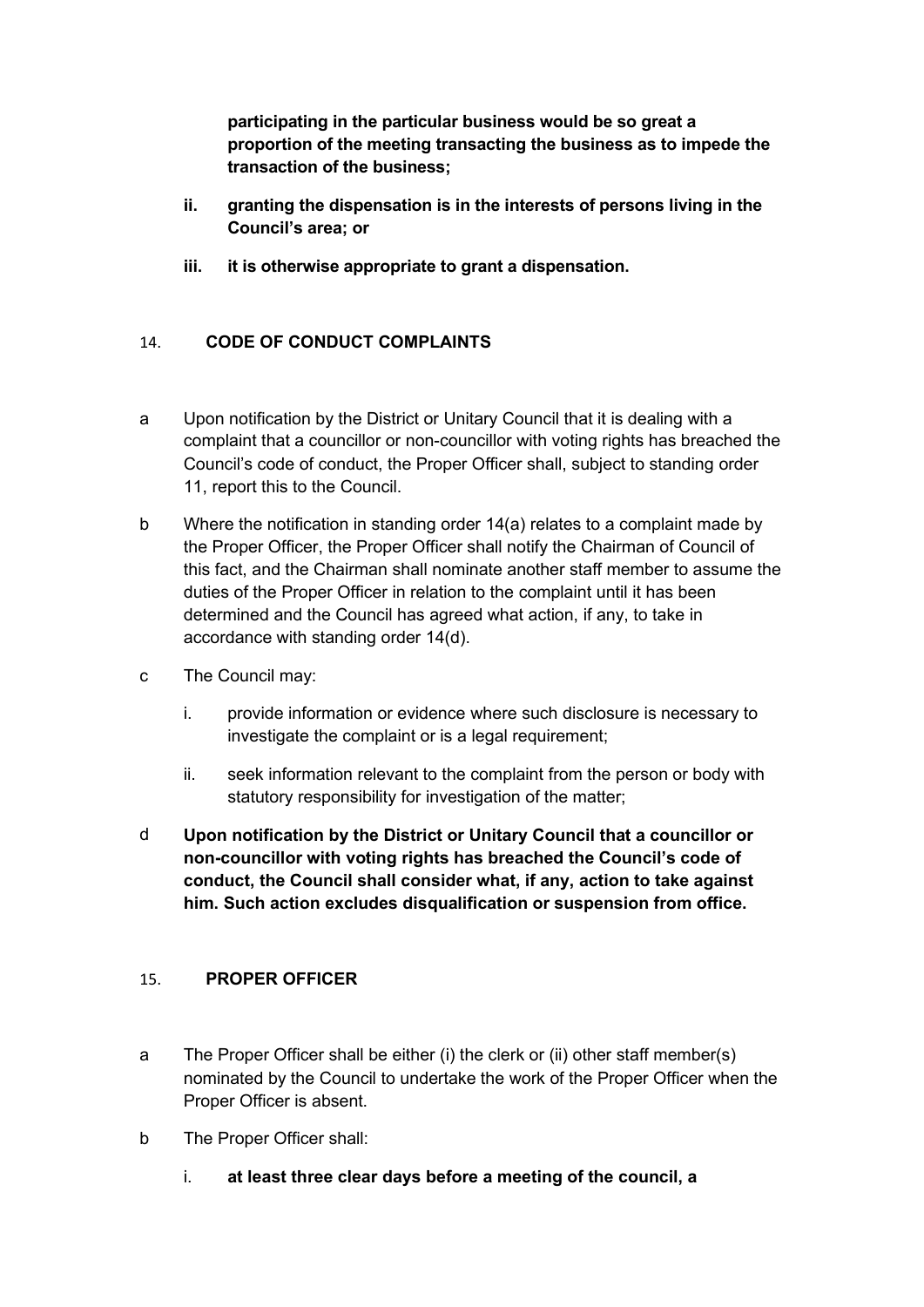**committee** or a sub-committee**,**

- **serve on councillors by delivery or post at their residences or by email authenticated in such manner as the Proper Officer thinks fit, a signed summons confirming the time, place and the agenda (provided the councillor has consented to service by email), and**
- **Provide, in a conspicuous place, public notice of the time, place and agenda (provided that the public notice with agenda of an extraordinary meeting of the Council convened by councillors is signed by them).**

*See standing order 3(b) for the meaning of clear days for a meeting of a full council and standing order 3(c) for the meaning of clear days for a meeting of a committee;*

- ii. subject to standing order 9, include on the agenda all motions in the order received unless a councillor has given written notice at least 5 days before the meeting confirming his withdrawal of it;
- iii. **convene a meeting of the Council for the election of a new Chairman of the Council, occasioned by a casual vacancy in his office;**
- iv. **facilitate inspection of the minute book by local government electors;**
- v. **receive and retain copies of byelaws made by other local authorities;**
- vi. hold acceptance of office forms from councillors;
- vii. hold a copy of every councillor's register of interests;
- viii. assist with responding to requests made under freedom of information legislation and rights exercisable under data protection legislation, in accordance with the Council's relevant policies and procedures;
- ix. liaise, as appropriate, with the Council's Data Protection Officer;
- x. receive and send general correspondence and notices on behalf of the Council except where there is a resolution to the contrary;
- xi. assist in the organisation of, storage of, access to, security of and destruction of information held by the Council in paper and electronic form subject to the requirements of data protection and freedom of information legislation and other legitimate requirements (e.g. the Limitation Act 1980);
- xii. arrange for legal deeds to be executed; (*see also standing order 23);*
- xiii. arrange or manage the prompt authorisation, approval, and instruction regarding any payments to be made by the Council in accordance with its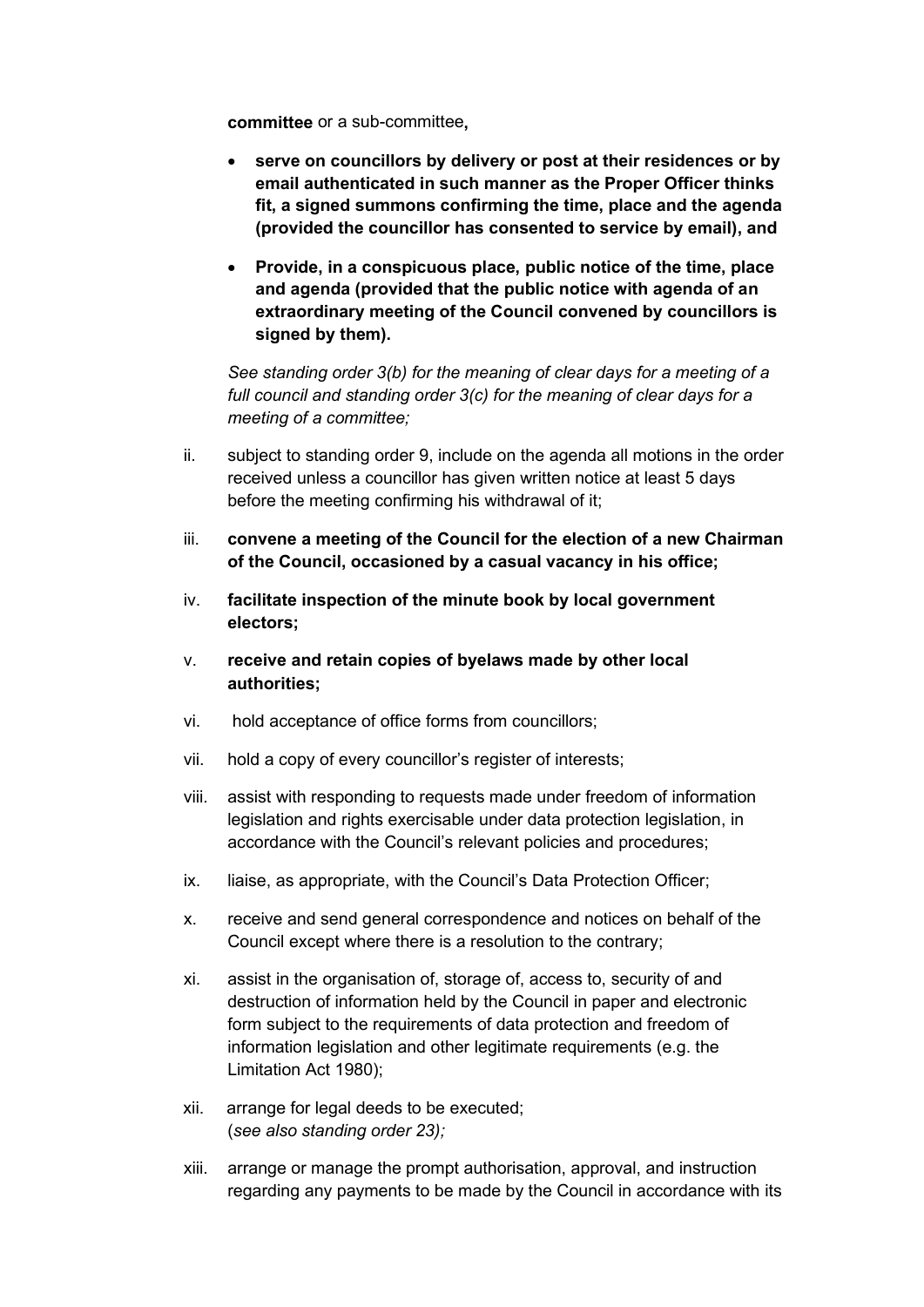financial regulations;

- xiv. record every planning application notified to the Council and the Council's response to the local planning authority in a book for such purpose;
- xv. refer a planning application received by the Council to the [Chairman or in his absence the Vice-Chairman (if there is one) of the Council] within two working days of receipt to facilitate an extraordinary meeting if the nature of a planning application requires consideration before the next ordinary meeting of the Council
- xvi. manage access to information about the Council via the publication scheme; and
- xvii. retain custody of the seal of the Council (if there is one) which shall not be used without a resolution to that effect. (s*ee also standing order 23).*

#### <span id="page-19-0"></span>16. **RESPONSIBLE FINANCIAL OFFICER**

a The Council shall appoint appropriate staff member(s) to undertake the work of the Responsible Financial Officer when the Responsible Financial Officer is absent.

#### <span id="page-19-1"></span>17. **ACCOUNTS AND ACCOUNTING STATEMENTS**

- a "Proper practices" in standing orders refer to the most recent version of "Governance and Accountability for Local Councils – a Practitioners' Guide".
- b All payments by the Council shall be authorised, approved and paid in accordance with the law, proper practices and the Council's financial regulations.
- c The Responsible Financial Officer shall supply to each councillor as soon as practicable after 30 June, 30 September and 31 December in each year a statement to summarise:
	- i. the Council's receipts and payments for each quarter;
	- ii. the Council's aggregate receipts and payments for the year to date;
	- iii. the balances held at the end of the quarter being reported and

which includes a comparison with the budget for the financial year and highlights any actual or potential overspends.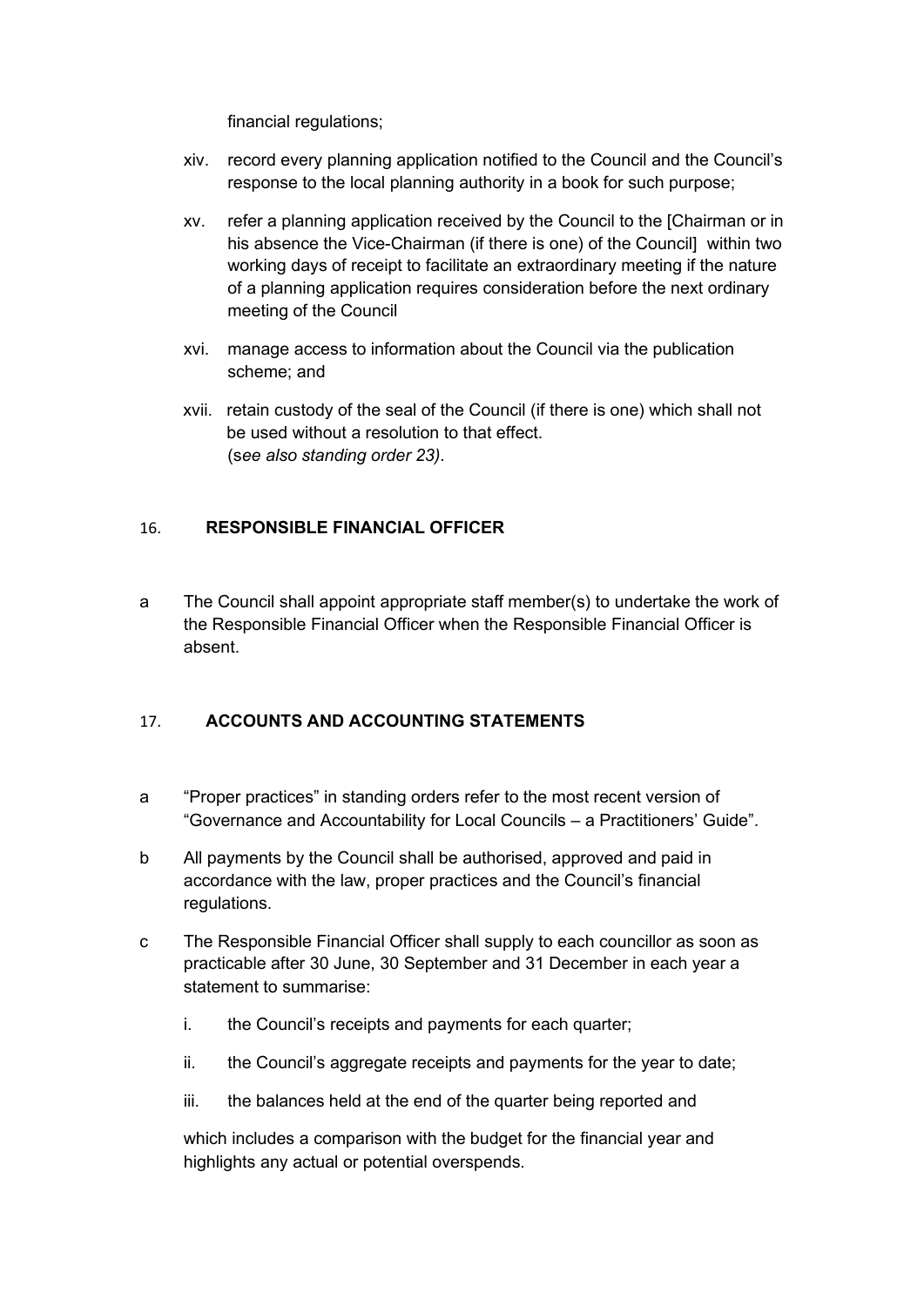- d As soon as possible after the financial year end at 31 March, the Responsible Financial Officer shall provide:
	- i. each councillor with a statement summarising the Council's receipts and payments (or income and expenditure) for the last quarter and the year to date for information; and
	- ii. to the Council the accounting statements for the year in the form of Section 1 of the annual governance and accountability return, as required by proper practices, for consideration and approval.
- e The year-end accounting statements shall be prepared in accordance with proper practices and apply the form of accounts determined by the Council (receipts and payments, or income and expenditure) for the year to 31 March. A completed draft annual governance and accountability return shall be presented to all councillors at least 14 days prior to anticipated approval by the Council. The annual governance and accountability return of the Council, which is subject to external audit, including the annual governance statement, shall be presented to the Council for consideration and formal approval before 30 June.

#### <span id="page-20-0"></span>18. **FINANCIAL CONTROLS AND PROCUREMENT**

- a. The Council shall consider and approve financial regulations drawn up by the Responsible Financial Officer, which shall include detailed arrangements in respect of the following:
	- i. the keeping of accounting records and systems of internal controls;
	- ii. the assessment and management of financial risks faced by the Council;
	- iii. the work of the independent internal auditor in accordance with proper practices and the receipt of regular reports from the internal auditor, which shall be required at least annually;
	- iv. the inspection and copying by councillors and local electors of the Council's accounts and/or orders of payments; and
	- v. whether contracts with an estimated value below **£25,000** due to special circumstances are exempt from a tendering process or procurement exercise.
- b. Financial regulations shall be reviewed regularly and at least annually for fitness of purpose.
- c. **A public contract regulated by the Public Contracts Regulations 2015 with an estimated value in excess of £25,000 but less than the relevant thresholds in standing order 18(f) is subject to Regulations 109-114 of the Public Contracts Regulations 2015 which include a requirement on the**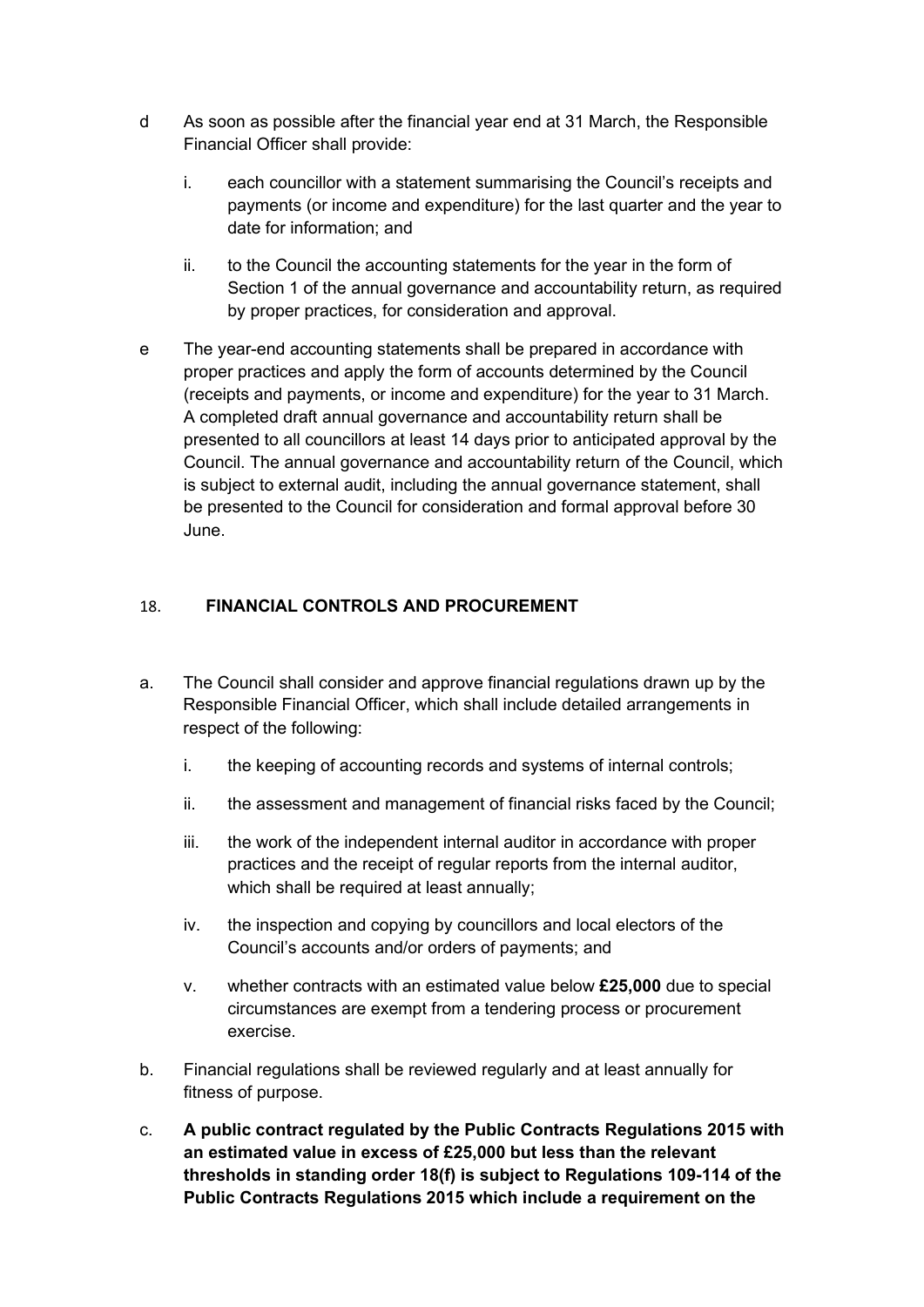#### **Council to advertise the contract opportunity on the Contracts Finder website regardless of what other means it uses to advertise the opportunity.**

- d. Subject to additional requirements in the financial regulations of the Council, the tender process for contracts for the supply of goods, materials, services or the execution of works shall include, as a minimum, the following steps:
	- i. a specification for the goods, materials, services or the execution of works shall be drawn up;
	- ii. an invitation to tender shall be drawn up to confirm (i) the Council's specification (ii) the time, date and address for the submission of tenders (iii) the date of the Council's written response to the tender and (iv) the prohibition on prospective contractors contacting councillors or staff to encourage or support their tender outside the prescribed process;
	- iii. the invitation to tender shall be advertised in a local newspaper and in any other manner that is appropriate;
	- iv. tenders are to be submitted in writing in a sealed marked envelope addressed to the Proper Officer;
	- v. tenders shall be opened by the Proper Officer in the presence of at least one councillor after the deadline for submission of tenders has passed;
	- vi. tenders are to be reported to and considered by the appropriate meeting of the Council or a committee or sub-committee with delegated responsibility.
- e. Neither the Council, nor a committee or a sub-committee with delegated responsibility for considering tenders, is bound to accept the lowest value tender.
- f. **A public contract regulated by the Public Contracts Regulations 2015 with an estimated value in excess of £181,302 for a public service or supply contract or in excess of £4,551,413 for a public works contract (or other thresholds determined by the European Commission every two years and published in the Official Journal of the European Union (OJEU)) shall comply with the relevant procurement procedures and other requirements in the Public Contracts Regulations 2015 which include advertising the contract opportunity on the Contracts Finder website and in OJEU.**
- g. **A public contract in connection with the supply of gas, heat, electricity, drinking water, transport services, or postal services to the public; or the provision of a port or airport; or the exploration for or extraction of gas, oil or solid fuel with an estimated value in excess of £363,424 for a supply, services or design contract; or in excess of £4,551,413 for a works contract; or £820,370 for a social and other specific services contract (or other thresholds determined by the European Commission**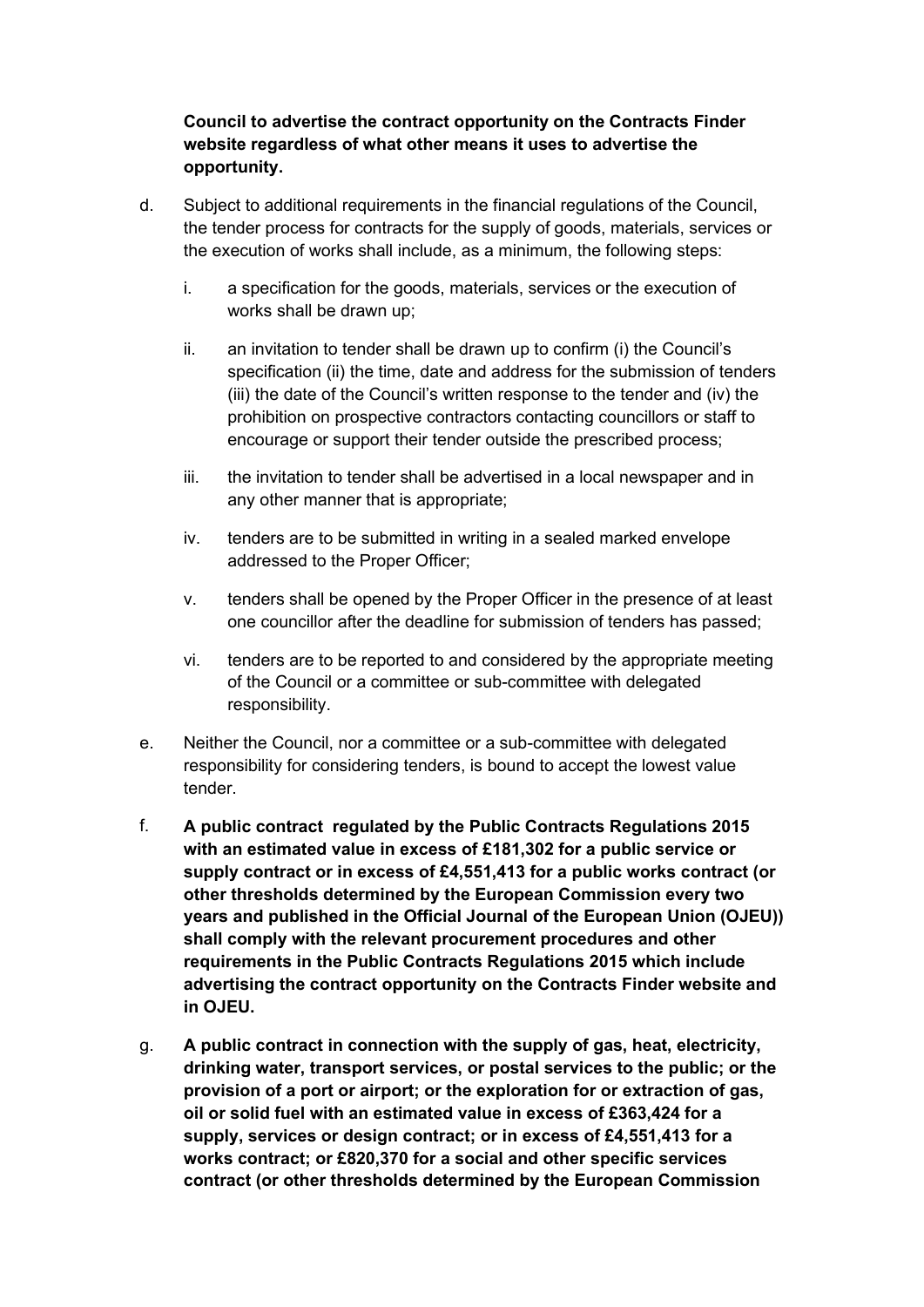**every two years and published in OJEU) shall comply with the relevant procurement procedures and other requirements in the Utilities Contracts Regulations 2016.**

#### <span id="page-22-0"></span>19. **HANDLING STAFF MATTERS**

- a A matter personal to a member of staff that is being considered by a meeting of Council is subject to standing order 11.
- b Subject to the Council's policy regarding absences from work, the Council's most senior member of staff shall notify the chairman or, if he is not available, the vice-chairman (if there is one) of absence occasioned by illness or other reason and that person shall report such absence at its next meeting.
- c The chairman or in his absence, the vice-chairman shall upon a resolution conduct a review of the performance and annual appraisal of the work of parish Clerk. The reviews and appraisal shall be reported in writing and are subject to approval by resolution by council
- d Subject to the Council's policy regarding the handling of grievance matters, the Council's most senior member of staff shall contact the chairman committee] or in his absence, the vice-chairman in respect of an informal or formal grievance matter, and this matter shall be reported back and progressed by resolution of
- e Subject to the Council's policy regarding the handling of grievance matters, if an informal or formal grievance matter raised by the parish Clerk relates to the chairman or vice-chairman this shall be communicated to another member of the council which shall be reported back and progressed by resolution
- f Any persons responsible for all or part of the management of staff shall treat as confidential the written records of all meetings relating to their performance, capabilities, grievance or disciplinary matters.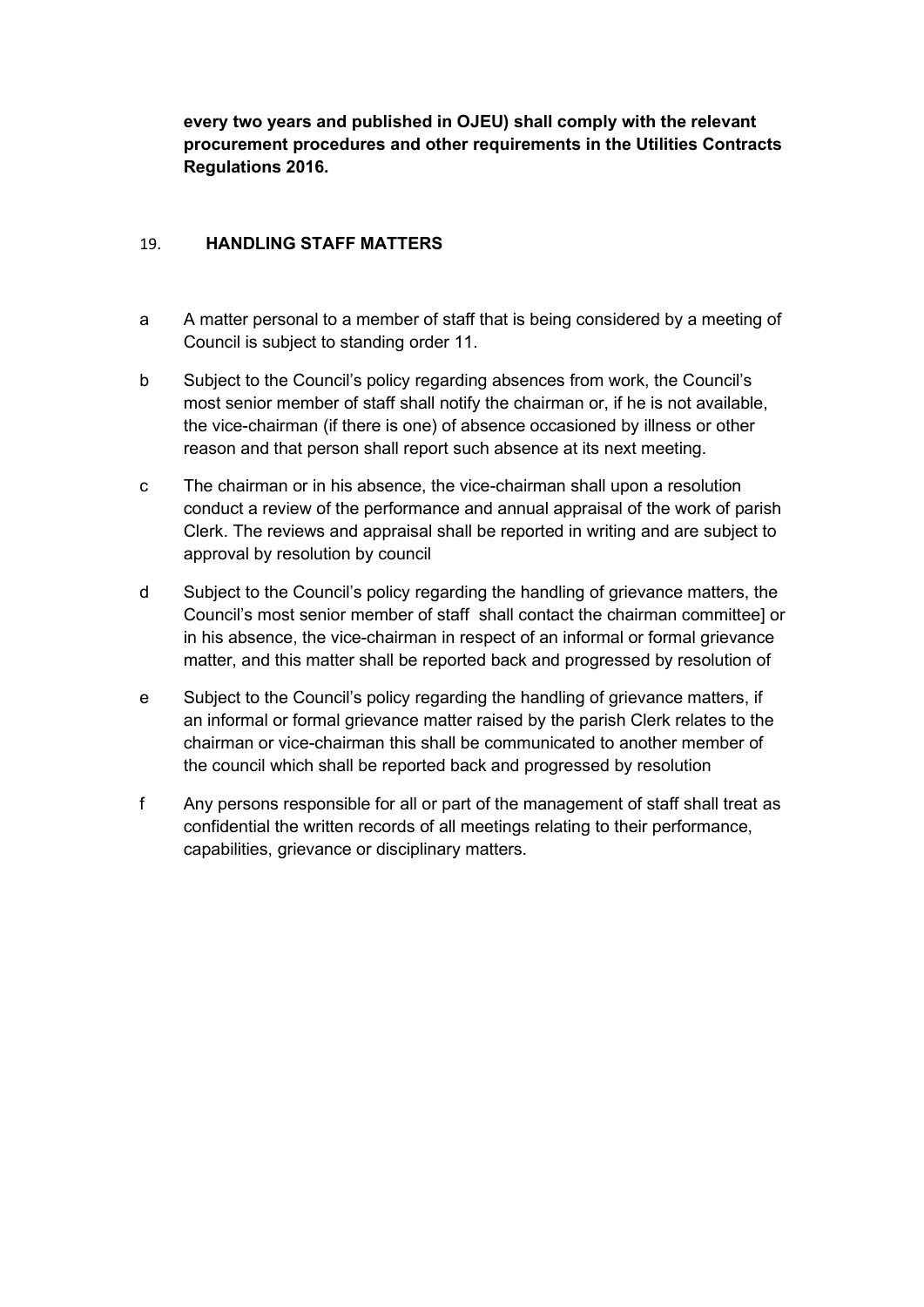g In accordance with standing order 11(a), persons with line management responsibilities shall have access to staff records referred to in standing order 19(f).

#### <span id="page-23-0"></span>20. **RESPONSIBILITIES TO PROVIDE INFORMATION**

*See also standing order 21.*

- a **In accordance with freedom of information legislation, the Council shall publish information in accordance with its publication scheme and respond to requests for information held by the Council.**
- b. [*If gross annual income or expenditure (whichever is higher) does not exceed £25,000*] **The Council shall publish information in accordance with the requirements of the Smaller Authorities (Transparency Requirements) (England) Regulations 2015.**
- <span id="page-23-1"></span>21. **RESPONSIBILITIES UNDER DATA PROTECTION LEGISLATION**  (Below is not an exclusive list).

*See also standing order 11.*

- a **The Council shall appoint a Data Protection Officer.**
- b **The Council shall have policies and procedures in place to respond to an individual exercising statutory rights concerning his personal data.**
- c **The Council shall have a written policy in place for responding to and managing a personal data breach.**
- d **The Council shall keep a record of all personal data breaches comprising the facts relating to the personal data breach, its effects and the remedial action taken.**
- e **The Council shall ensure that information communicated in its privacy notice(s) is in an easily accessible and available form and kept up to date.**
- f **The Council shall maintain a written record of its processing activities.**
- <span id="page-23-2"></span>22. **RELATIONS WITH THE PRESS/MEDIA**
- a Requests from the press or other media for an oral or written comment or statement from the Council, its councillors or staff shall be handled in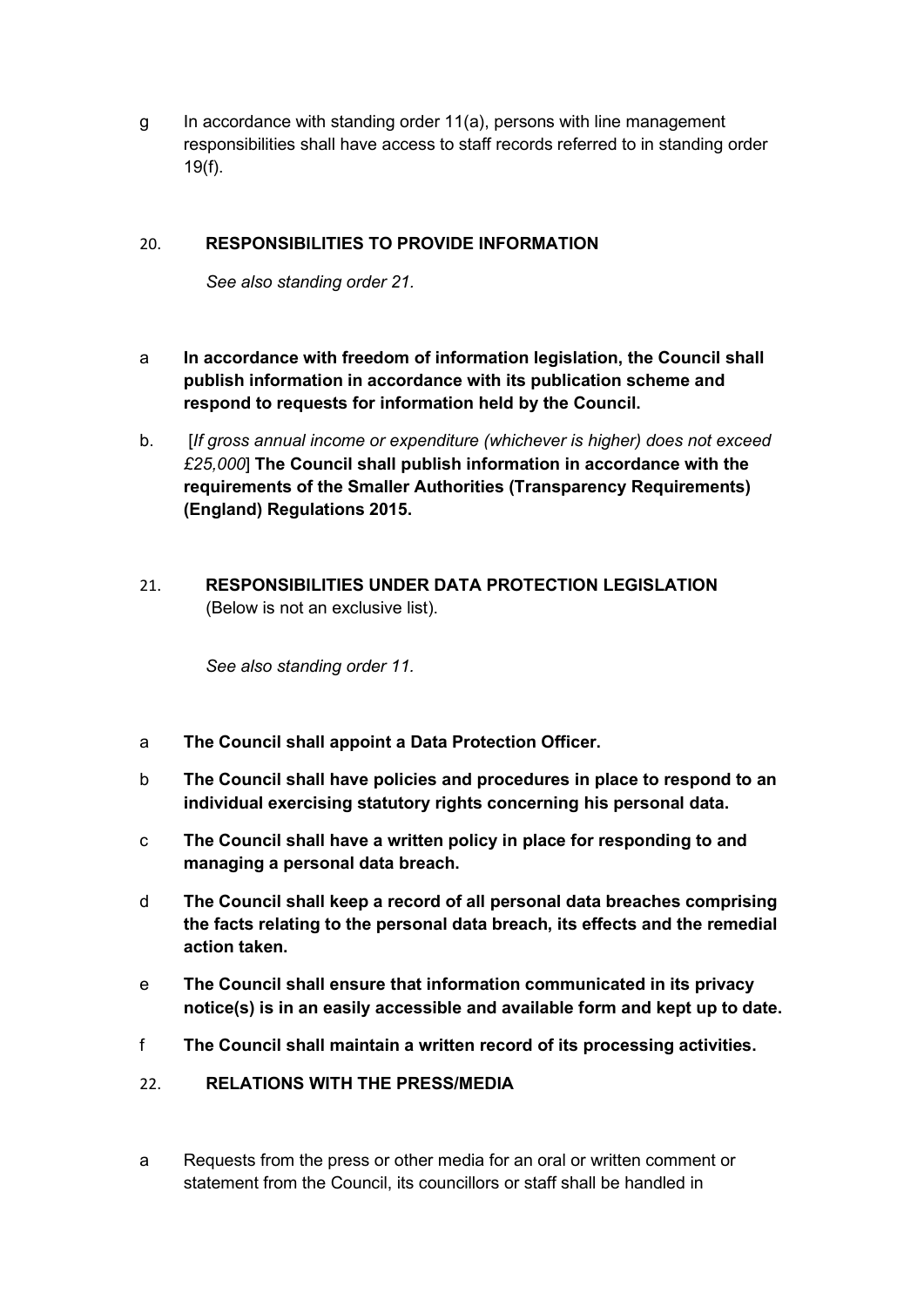accordance with the Council's policy in respect of dealing with the press and/or other media.

#### <span id="page-24-0"></span>23. **EXECUTION AND SEALING OF LEGAL DEEDS**

*See also standing orders 15(b)(xii) and (xvii).*

a A legal deed shall not be executed on behalf of the Council unless authorised by a resolution.

**Subject to standing order 23(a), any two councillors may sign, on behalf of the Council, any deed required by law and the Proper Officer shall witness their signatures.**

### <span id="page-24-1"></span>24. **COMMUNICATING WITH DISTRICT AND COUNTY OR UNITARY COUNCILLORS**

- a An invitation to attend a meeting of the Council shall be sent, together with the agenda, to the ward councillor(s) of the District and County Council OR Unitary Council representing the area of the Council.
- b Unless the Council determines otherwise, a copy of each letter sent to the District and County Council OR Unitary Council shall be sent to the ward councillor(s) representing the area of the Council.